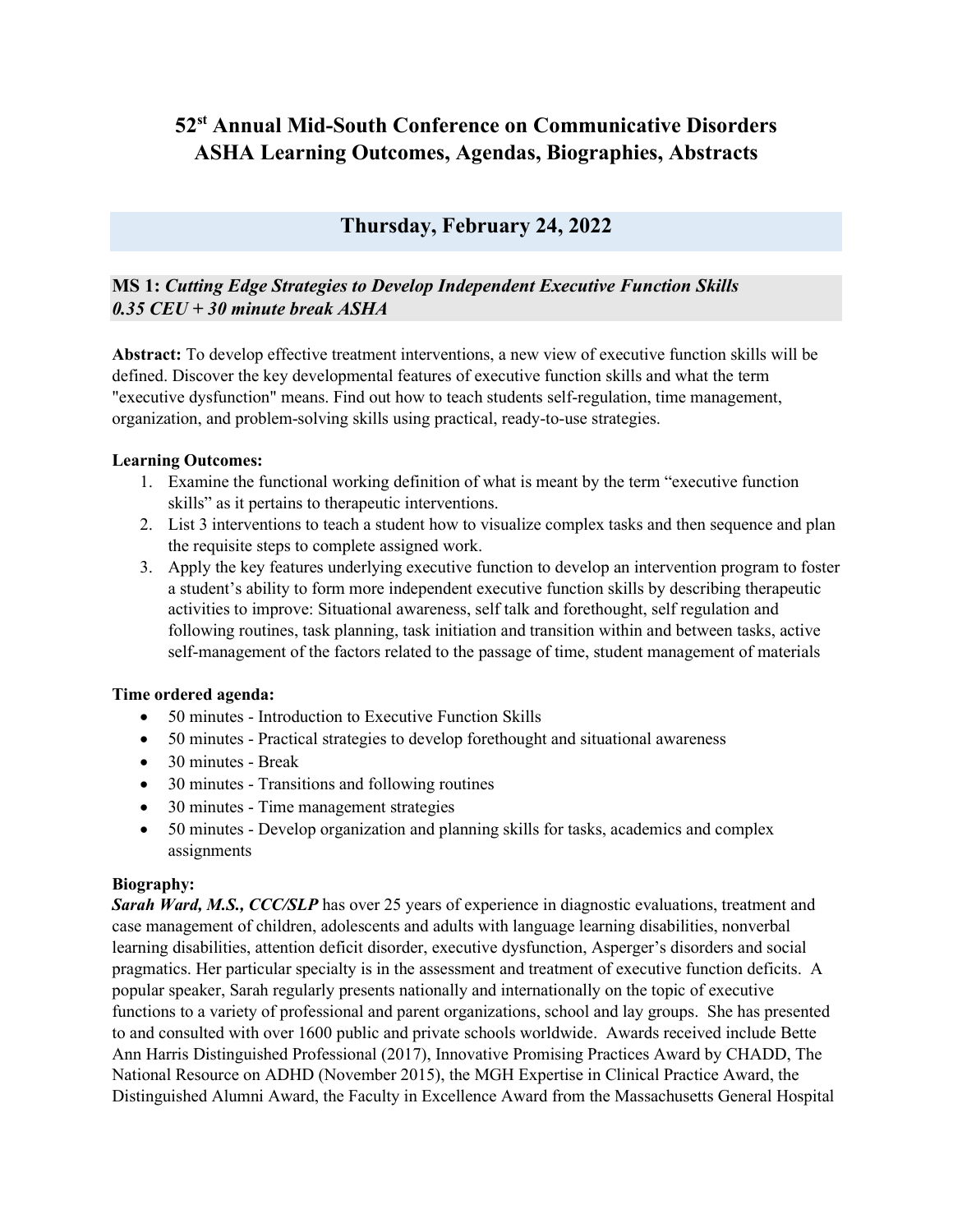Institute of Health Professions (2002, 2011) and ACE awards (2013, 2016, 2018, 2019, 2020) from American Speech and Language Hearing Association.

## **MS 2:** *Using AAC to Support People with Aphasia 0.2 CEU ASHA*

**Abstract:** This presentation will focus on the inclusion of augmentative and alternative communication (AAC) in comprehensive intervention programs for people with aphasia with an emphasis on recent findings. AAC will be broadly defined to include supports for comprehension and expression. First, the presentation will include information about applying well known models of aphasia therapy (e.g., A-FROM; CAPE) to the development of intervention programs that include AAC. Then, the presentation will highlight a multimodal intervention designed to help improve the use of multiple communication modalities in everyday communication. The presentation will continue with a review of evidence for particular communication modalities. Strategies to support reading comprehension for people with aphasia are often overlooked despite the chronic and persistence changes in participation many people with aphasia experience related to reading deficits. Current research related to technology and non-technology based supports for reading comprehension will be discussed. Strategies will include aphasia-friendly modifications to written texts and implementation of text-to-speech systems which features may support reading comprehension for some people with aphasia.

#### **Learning Outcomes:**

- 1. Name three modifications to rehabilitation materials to support reading comprehension.
- 2. Identify three feature considerations for text-to-speech systems.
- 3. Explain three features of preferred reading supports.

#### **Time ordered agenda:**

- 30 minutes Introduction, foundational content, discussion of models of aphasia rehabilitation
- 15 minutes Evidence for individual AAC strategies and multimodal intervention
- 10 minutes Reading comprehension problems in aphasia
- 35 minutes Aphasia-friendly modifications to support reading
- 20 minutes Using technology to support reading comprehension
- 10 minutes Conclusions, takeaways, questions

#### **Biography:**

*Sarah Wallace, PhD, CCC-SLP, ASHA Fellow,* is professor and director of the master's program in Speech-Language Pathology in the Communication Science and Disorders Department at the University of Pittsburgh. Dr. Wallace is a certified speech-language pathologist with clinical experience providing services to individuals with acquired communication disorders. Her primary academic responsibilities involve leading and teaching in the Speech-Language Pathology program. As an established investigator, Wallace is a member of the Pittsburgh Translational Aphasia Research Initiative and director of the Communication and Cognition Lab (https://www.facebook.com/CommunicationAndCognitionLab/). Dr. Wallace's research agenda demonstrates a programmatic approach to improving communication effectiveness for people with aphasia through multisite, interprofessional, and student collaborations. Her primary areas of current research include: (1) Developing compensatory strategies that support reading and auditory comprehension in people with aphasia, (2) Leveraging interprofessional collaboration to increase participation of people with aphasia in research studies and clinical activities, and (3). Developing a multimodal intervention program to assist people with neurogenic communication disorders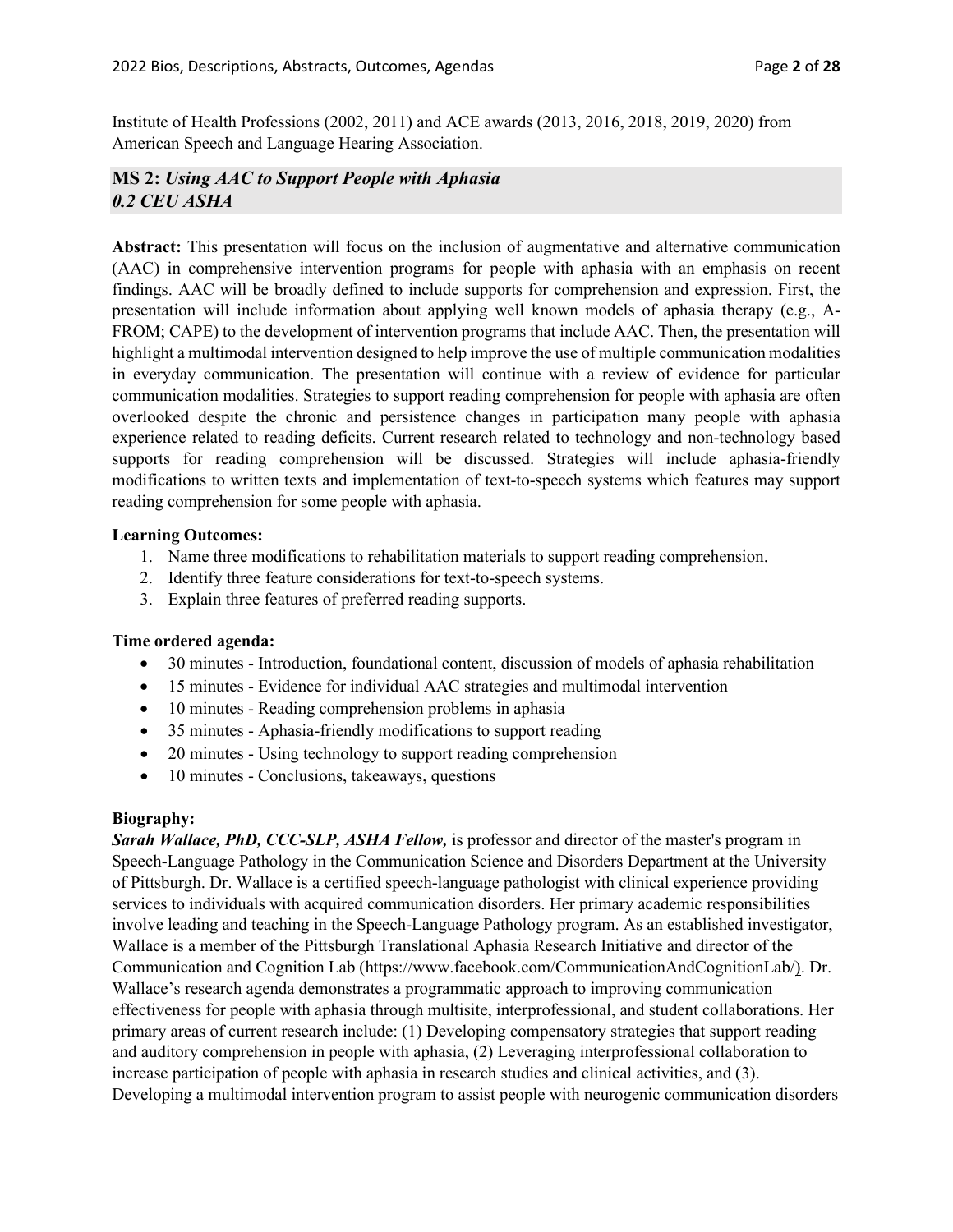to successfully resolve communication breakdowns. She is part of two projects that involve multiple stakeholder groups including studies examining post-traumatic growth and friendship in people with aphasia.

## **MS 3:** *Basic American Sign Language and Deaf Culture for SLPs and AuDs 0.15 CEU ASHA*

**Abstract:** Attendees will learn fundamentals of Deaf Culture and basic signs to improve communication between professionals and Deaf/HOH clients.

#### **Learning Outcomes:**

- **1.** Define the fundamentals of Deaf Culture.
- **2.** Demonstrate signs to be used in clinical practice.
- **3.** Discuss insight from a Deaf person's perspective.

#### **Time ordered agenda:**

- 5 minutes Introduction
- 20 minutes Deaf Culture
- $\bullet$  30 minutes Basic signs
- 10 minutes Attendees practice with each other
- 20 minutes Ouestions
- $\bullet$  5 minutes Closing remarks

#### **Biography:**

*Alene White, M.Ed.* is Deaf and a full-time American Sign Language instructor at University of Memphis since January 2019. She has more than 25 years' experience with teaching ASL and Deaf Culture and is one of the advisors for ASL Club at University of Memphis.

## **MS 4:** *Hearing Aid Verification: Rationale and Clinical Tips 0.2 CEU ASHA/AAA*

**Abstract:** We'll review research clearly showing the value of fitting patients to validated prescriptive algorithms, which only can be accomplished using probe-microphone measures (speechmapping). The second part of the presentation will focus on clinical tips, gleaned from common fitting misconceptions.

#### **Learning Outcomes:**

- 1. Define the rationale behind the use of prescriptive fitting procedures.
- 2. Assess the limitations of using fitting approaches designed by manufacturers, or relying on the software simulation.
- 3. Identify three common misconceptions related to the everyday fitting of hearing aids.

#### **Time ordered agenda:**

- 15 minutes Developing a fitting rationale
- 10 minutes Selecting a prescriptive fitting procedure
- 20 minutes Verification vs proprietary fittings
- 15 minutes Verification vs manufacture's NAL-NL2
- 10 minutes Additional benefits of verification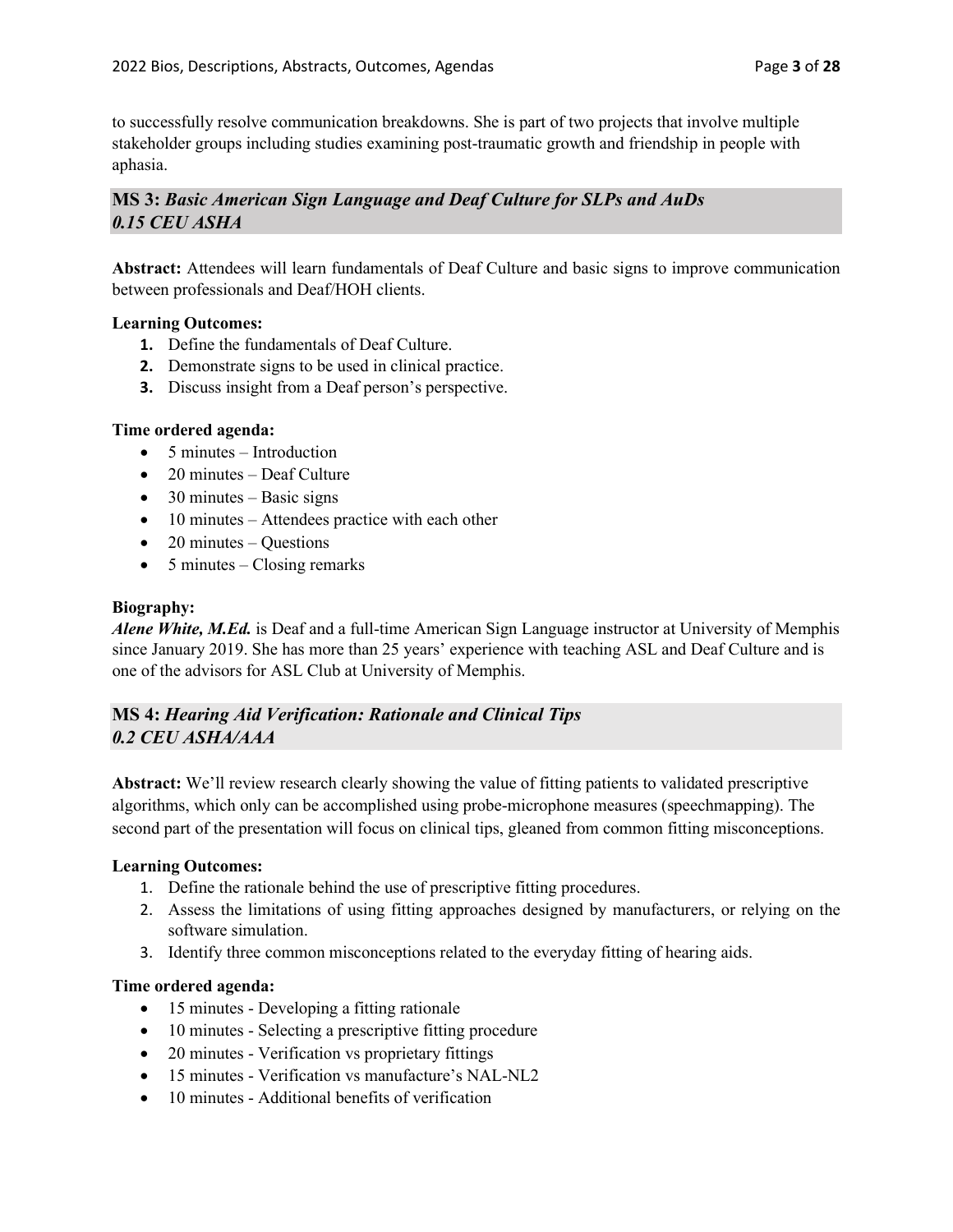- 40 minutes Misconceptions regarding fitting
- 10 minutes Summary and questions

## **Biography:**

*Dr. H. Gustav Mueller* holds faculty positions with Vanderbilt University, the University of Northern Colorado and Rush University. He is a consultant for WSAudiology and Contributing Editor for *AudiologyOnline*, where he has the monthly column *"20Q With Gus."* Dr. Mueller is a Founder of the American Academy of Audiology, a Fellow of the American Speech and Hearing Association, serves on the Editorial Boards of several audiology journals, and is a Consulting Editor for Plural Publishing. He is an internationally known workshop lecturer and has published over 200 articles and book chapters on diagnostic audiology and hearing aid applications. He has co-authored 12 books on hearing aids and hearing aid fitting, including the recent three-volume *Modern Hearing Aids* series, and the clinical text on *Speech Mapping and Probe Microphone Measures.* Gus is the co-founder of the popular website www.earTunes.com, and resides on a tropic North Dakota island, nestled between the tundra and reality, just outside the city of Bismarck.

## **MS 5:** *Getting Started in the Professions: It's like a Netflix Streaming Service 0.1 CEU ASHA/AAA*

**Abstract:** This session is designed to provide guidance to clinicians entering the workforce to give them an everyday look at the lives of speech-language pathologists and audiologists in a pediatric work environment. Information regarding clinical work, leadership, management, and wellness will be provided. The session is designed to be interactive and participative and can be applied to any future workplace.

#### **Learning Outcomes:**

- 1. Assess current career status.
- 2. Define and identify elements of everyday clinical activities.
- 3. Contrast self-care and work-life balance approach to traditional work habits.

#### **Time ordered agenda:**

- 5 minutes Introduction
- 15 minutes The new clinical work environment
- 15 minutes Leadership development
- 10 minutes Management skills
- 10 minutes Wellness
- 5 minutes Questions and answers

#### **Biography:**

**Tommie L. Robinson, Jr., PhD, CCC-SLP** is chief of the Division of Hearing and Speech and director of the Scottish Rite Center for Communication Disorders at Children's National Hospital in Washington, D.C. and is an associate professor of pediatrics at The George Washington, University School of Medicine and Health Sciences. He specializes in communication disorders in children, with a specific focus on children who stutter. Dr. Robinson's research and writings have focused on normal fluency behaviors in children and adolescents, service delivery to children from culturally and linguistically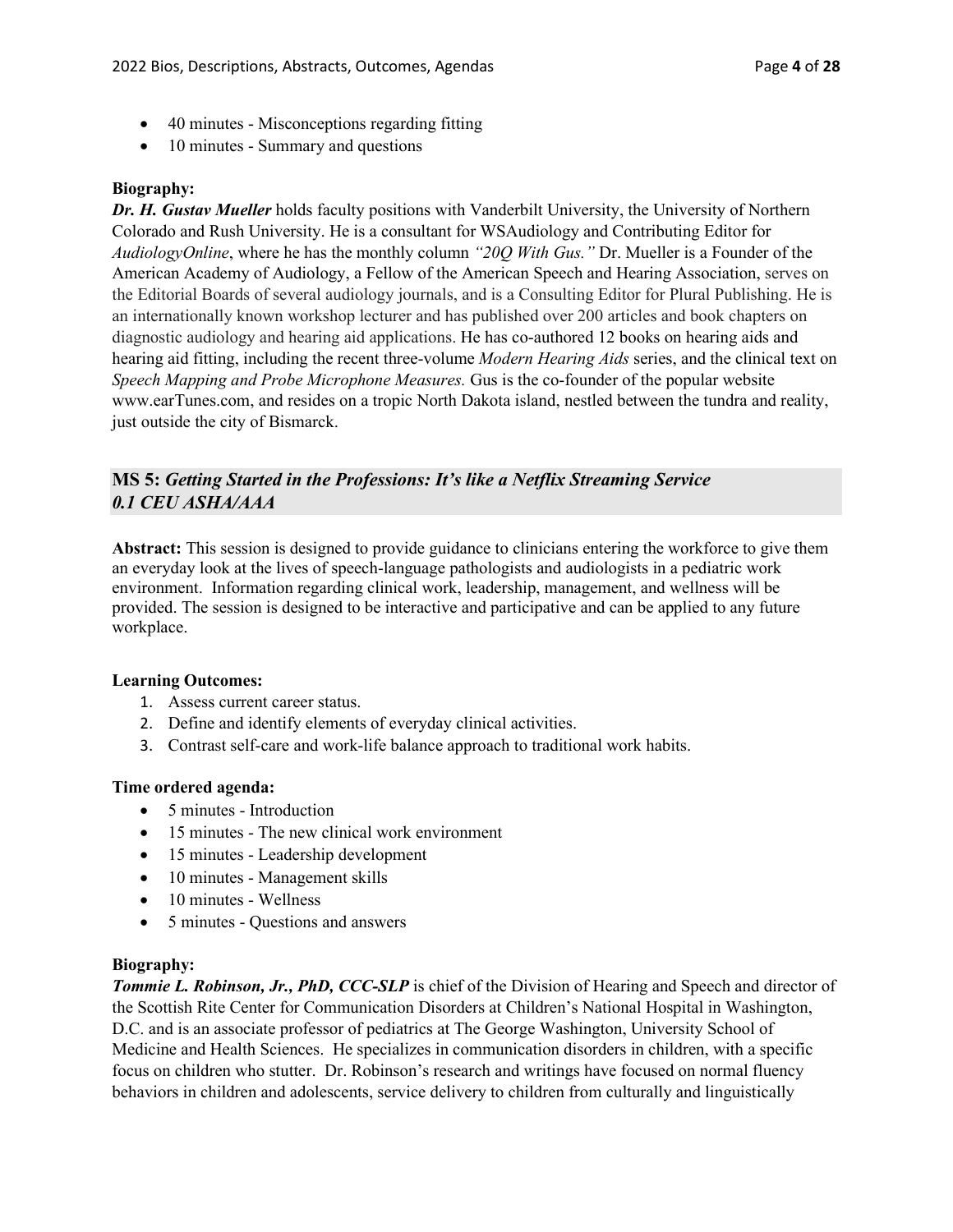diverse backgrounds, patient safety, and leadership in communication sciences and disorders. He has presented widely at the local, regional, national and international levels. Dr. Robinson was the 2010 president of the American Speech-Language-Hearing Association (ASHA) and has served on various boards and committees. In 1998, Dr. Robinson was elected a Fellow of ASHA, one of its highest honors and received the ASHA Honors in 2021, the highest award given by the association. He served on the board of directors of the National Black Association for Speech, Language and Hearing (NBASLH) and served as the co-chair of the Program Committee for the 1999 and 2000 conventions. Dr. Robinson also served as secretary of the Specialty Board on Fluency Disorders (SBFD) and has been a board-certified fluency specialist since 2000. He served as vice-chair of the Higher Education Licensure Commission for Washington, D.C. (2005 – 2014). Dr. Robinson holds adjunct professorships with Howard University in Washington, D.C. and Nova Southeastern University in Fort Lauderdale, FL. He has held adjunct professorships at the University of the District of Columbia and Gallaudet in Washington, D.C., Xavier University in New Orleans, LA, and Longwood University in Farmville, VA. Dr. Robinson has presented widely at the local, regional, national, and international levels. Dr. Robinson received his A.A. degree from Coahoma Community College in Clarksdale, MS, B.A. and M.S., degrees from The University of Mississippi in Oxford, MS and his Ph.D. degree from Howard University in Washington, D.C.

### **MS 6:** *Operationalizing Ototoxicity Management for VA Using a Population Health Framework 0.2 CEU ASHA/AAA*

**Abstract:** Audiology has established strategies to identify hearing loss for certain large at risk populations such as newborn hearing screenings and OSHA workplace screenings. The Veterans Health Administration is the largest integrated health care system in the United States. By engaging stakeholders through the use of Population Health Strategies, VA audiologists can more efficiently identify and contact patients for informed consent and decisions regarding how to monitor and manage potential hearing loss or balance disruption.

#### **Learning Outcomes:**

- **1.** Define the levels of the public health pyramid
- **2.** Describe Proactive Surveillance and how it affects audiological management of ototoxicity
- **3.** Discuss Informed Consent and its impact on audiological decisions regarding how to monitor & manage potential hearing loss or balance disruptions

#### **Time ordered agenda:**

- 40 minutes Background / Research of Ototoxicity Management
- 30 minutes Background of Population Health
- 50 minutes Population Health applications to an Ototoxicity Management Program in the VA

#### **Biographies:**

*Trisha Milnes, AuD, MHA, CCC-A, AIB-VAM* is the Chief of Audiology and Speech Pathology Service at the Charlie Norwood VAMC. She is a licensed audiologist, a Board Member of the Audiology Practice Standards Organization, and the VA Ototoxicity Management Subgroup Co- Lead. She is a proponent of applying Design Thinking in Healthcare and is working with the VA Innovation Network to develop an Ototoxicity Web Connection through the Spark Seed Spread program.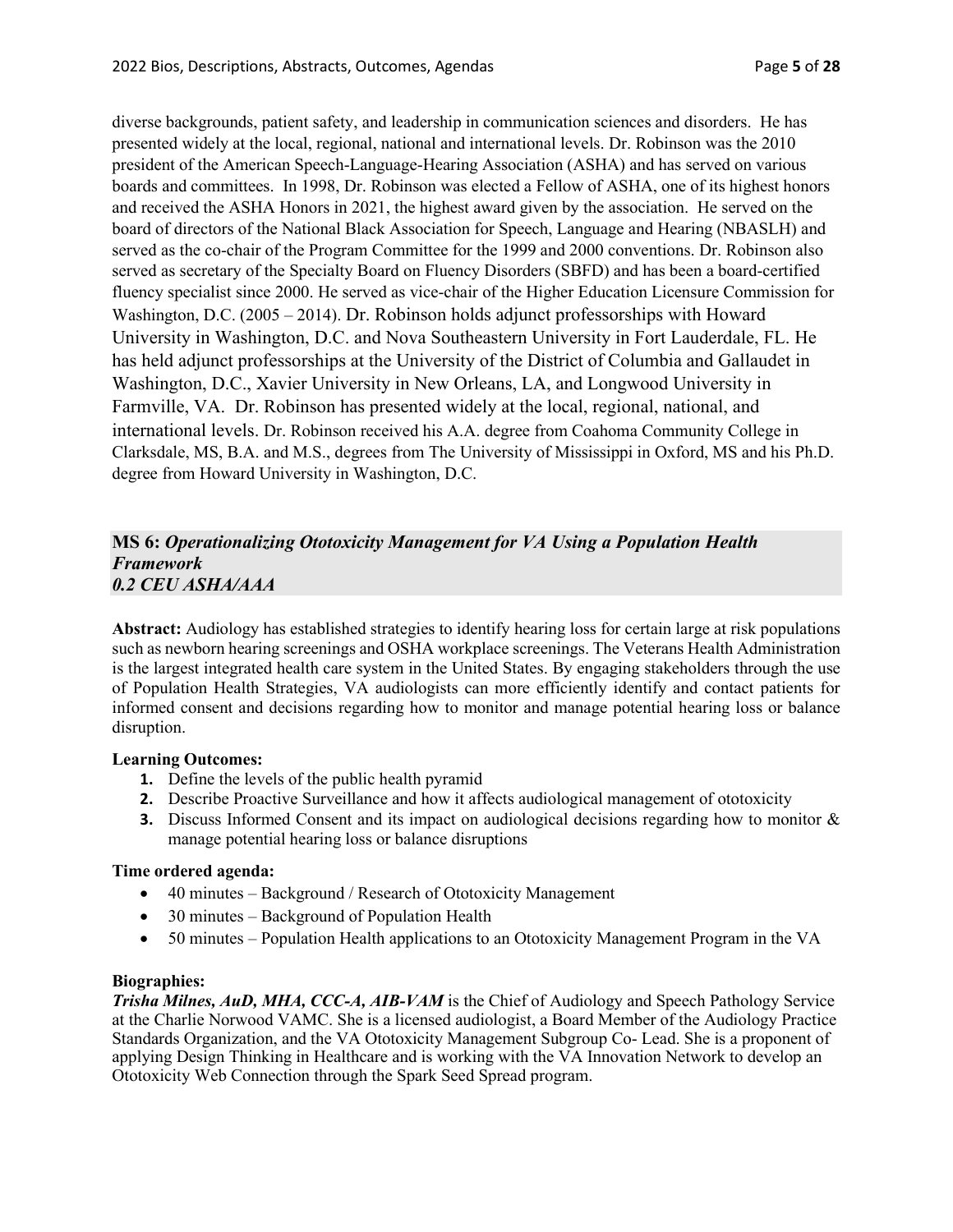*Dawn Konrad-Martin* is Associate Director of the VA National Center for Auditory Rehabilitation Research (NCRAR) and is an Associate Professor in the Department of Otolaryngology/Head and Neck Surgery at Oregon Health & Science University. She received a PhD in audiology from the University of Washington investigating peripheral auditory function in mouse and gerbil models of auditory system development, and conducted a post-doctoral fellowship at BoysTown National Research Hospital examining otoacoustic emissions in relation to normal and impaired auditory function. Her current research involves identifying pathophysiologic changes in the peripheral auditory system associated with common forms of acquired hearing loss. She uses electrophysiology and otoacoustic emissions to benchmark normal age-related auditory system changes, and to characterize trajectory differences caused by diabetes, ototoxicity, and noise overexposure. Her projects are highly collaborative, involving researchers who conduct animal studies or are experts in psychophysics, speech perception or tinnitus. Dr. Konrad-Martin has held leadership roles with the American Speech-Language and Hearing Association (ASHA), including being elected Assistant Coordinator of Steering Committee, ASHA Special Interest Division 6: Hearing and Hearing Disorders, Research and Diagnostics, and being appointed to the Research and Scientific Affairs Committee. She served on a workshop panel focused on noise-induced cochlear synaptopathy for the National Institutes on Deafness and Other Communication Disorders at the National Institutes of Health (NIDCD/NIH), a Department of Defense (DoD) Hearing Center of Excellence (HCE) committee to develop multi-disciplinary, evidence-based guideline to promote translation from basic research activities through clinical trials, and a DoD HCE committee on ototoxicity to promote effective ototoxicity monitoring methods. She is the founding chair of the International Ototoxicity Management Group (IOMG) and is Editor in Chief of ASHA Perspectives for Audiologists Journal.

## **MS 7:** *Poster Sessions (see below for specific information) Up to 0.2 CEU ASHA / 0.1 CEU AAA*

*Participants must attend a minimum of TWO (2) poster sessions to accrue CEUs. AAA CEUs awarded for a maximum of four (4) posters. ASHA CEUs awarded for a maximum of eight (8) posters. CEUs for quarter hours (0.025) are rounded down to the half-hour.*

## **MS 7-1 POSTER:** *Children with Ambylaudia Show Less Flexibility in Auditory Cortical Entrainment to Periodic Non-Speech Sounds 0.025 CEU ASHA/AAA*

**Abstract:** We investigated auditory temporal processing in children with amblyaudia, a subtype of auditory processing disorder, via cortical neural entrainment. In addition to reduced capacity to integrate information between the ears, we identified a new functional characterization of amblyaudia in the form of more rigid tagging of external auditory stimuli.

## **Learning Outcomes:**

- **1.** Define the main difference between children with amblyaudia and normal controls.
- **2.** Assess a child with amblyaudia with various rate- what would you see?
- **3.** Apply three behavioral tests to evaluate a child with amblyaudia

## **Biographies:**

**Sara Momtaz Bokharaei** is a 4<sup>th</sup> year Ph.D. candidate at the University of Memphis and planning to graduate in summer 2022. I am working in auditory cognitive neuroscience lab under Dr. Gavin Bidelman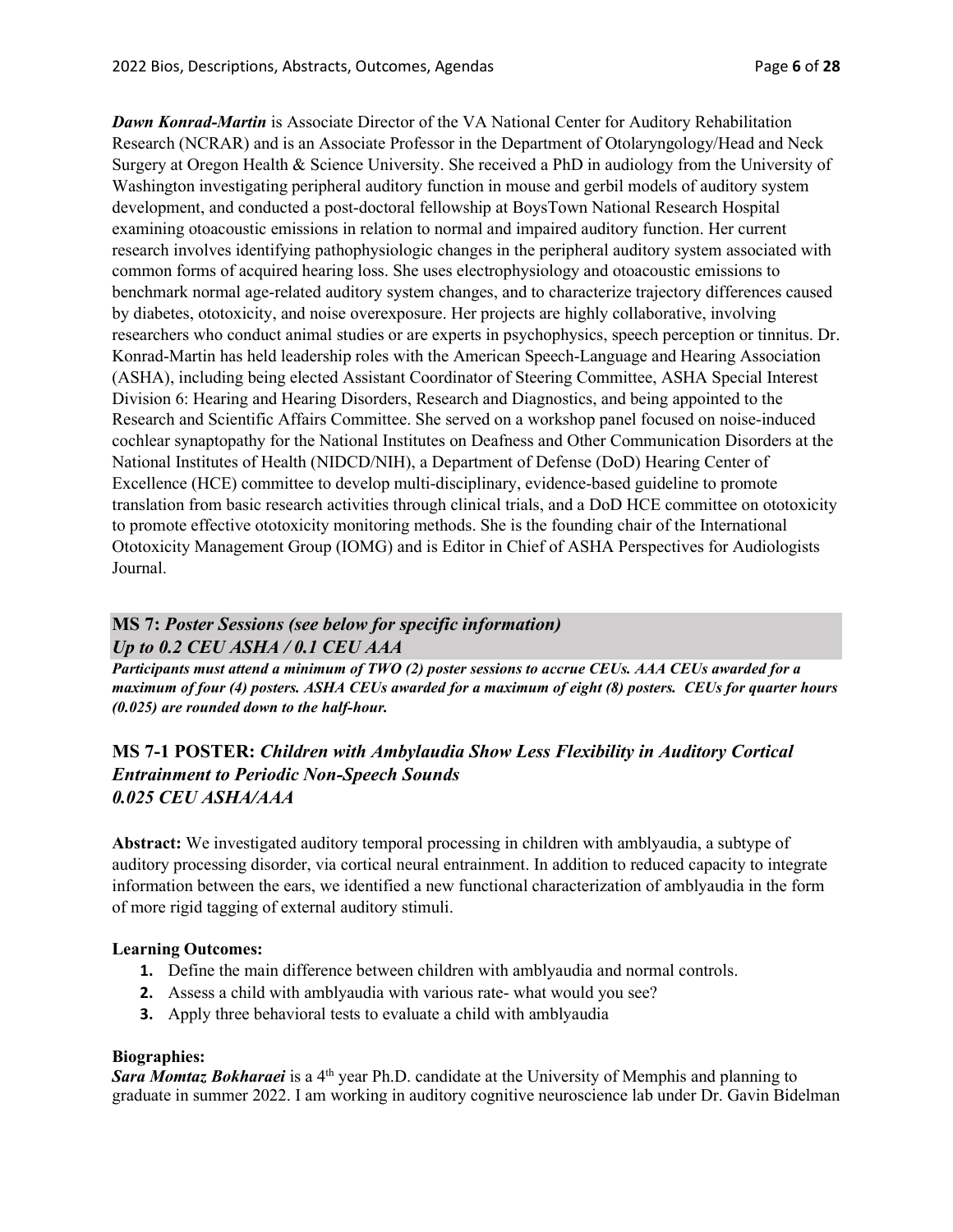supervision and studying effects of stimulus rate and periodicity on auditory cortical entrainment and their relation to speech rhythms.

*Gavin M. Bidelman, PhD* is a Professor in the School of Communication Sciences and Disorders at the University of Memphis. Dr. Bidelman is an cognitive neuroscientist who uses neuroimaging and data science tools (EEG/ERPs, psychophysics, computational modeling, machine learning) to investigate foundational properties of auditory perception and cognition. The work includes elements of both basic research and clinically motivated inquiry. Lab studies proceed on three main fronts: (1) understanding the neurocomputations involved in the perception-cognition and novel learning of speech and musical sounds—with current emphasis on auditory categorization; (2) a neuroethological approach characterizing the upper bounds of brain plasticity via study of listeners with extraordinary auditory expertise (e.g., musicians, bilinguals); and translational work (3) examining changes in neurophysiological coding across the lifespan in both normal and clinical populations (hearing impaired, mild cognitive impairment). The lab is funded by the NIH/NIDCD.

*Deborah Moncrieff, Ph.D., CCC-A* has researched auditory processing disorders throughout her career. She has developed and normed new dichotic listening test procedures, established criteria for the diagnosis of amblyaudia and dichotic dysaudia, and created Auditory Rehabilitation for Interaural Asymmetry (ARIA), a rehabilitative therapy for children with dichotic listening deficits. She teaches courses on anatomy and physiology of hearing, psychoacoustics, auditory processing across the lifespan and vestibular assessment and rehabilitation at the University of Memphis.

*Meredith Ray, PhD, MPH,* is an Associate Professor in the Division of Epidemiology, Biostatistics, and Environmental Health. Dr. Ray received her doctoral degree at the University of South Carolina, Arnold School of Public Health in 2014 and her MPH at the University of Georgia, College of Public Health in 2009. Her general research interests are in Bayesian methods, lung cancer, fMRI brain imaging analysis, bioinformatics (epigenetics) and semi-parametric modeling. Her primary research focuses on methods for identifying significant regions of brain activation using fMRI meta-data and methods for identifying associations of DNA methylation with outcomes of interest.

## **MS 7-2 POSTER:** *Relationship Between Psychosocial Status and Spoken-Language Characteristics in Multiple Sclerosis 0.025 CEU ASHA*

**Abstract:** This study instigates the relationship between self-reported psychosocial status (fatigue, depression) and spoken language characteristics in multiple sclerosis (MS). We addressed the question of whether linguistic diversity and pause characteristics in narratives are associated with occurrence of fatigue and depression.

## **Learning Outcomes:**

- **1.** Identify the correlation between linguistic diversity and self-reported psychosocial status (fatigue, depression) in Multiple Sclerosis (MS).
- **2.** Identify the correlation between pause characteristics and self-reported psychosocial status (fatigue, depression) in Multiple Sclerosis (MS).
- **3.** Interpret results of study and apply them to the role of Speech-Language Pathology.

## **Biographies:**

*Brianna Burks, B.S.,* is a second-year speech-language pathology (SLP) graduate student in the School of Communication Sciences and Disorders at the University of Memphis. Her primary research interest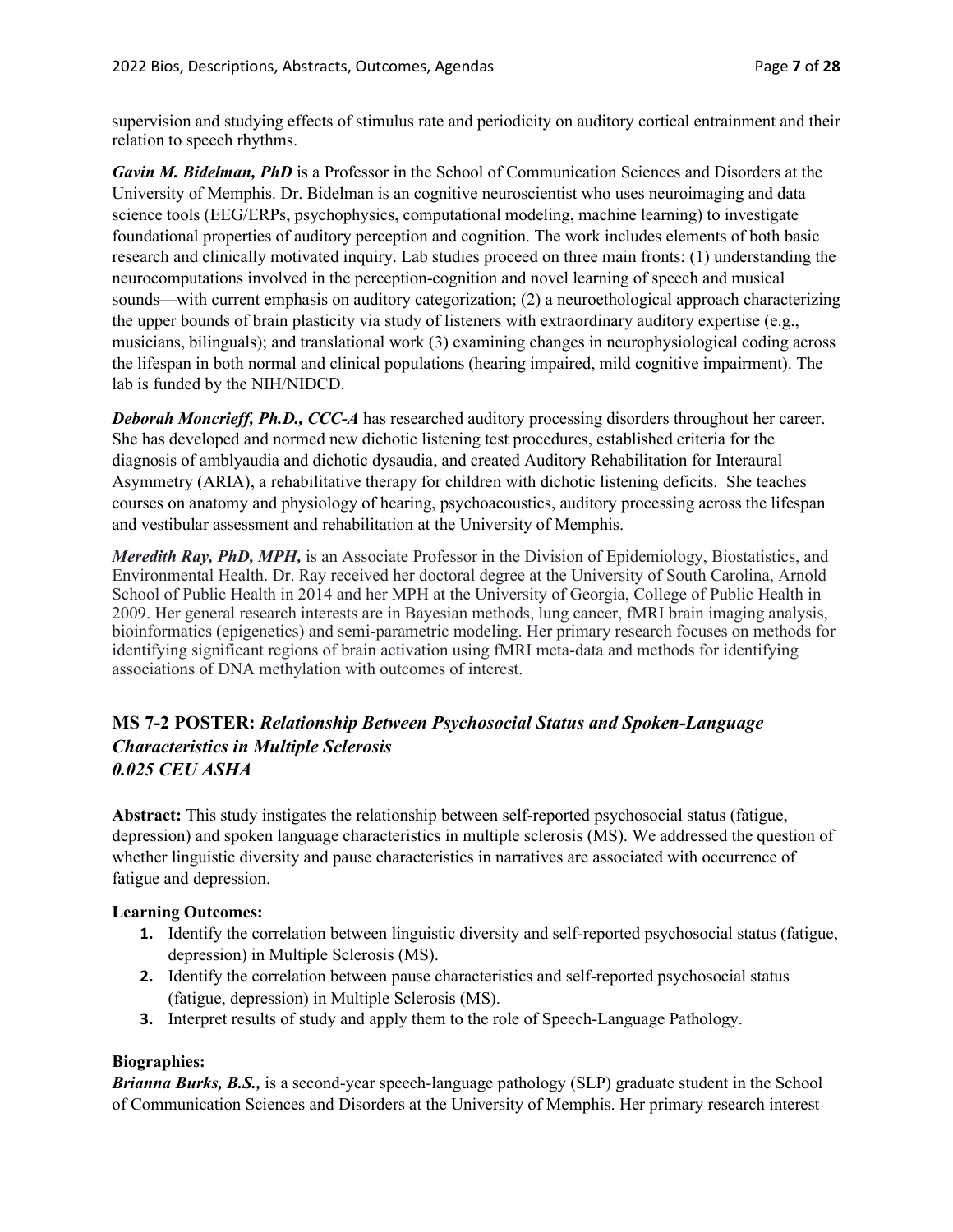includes the relationship between psychosocial symptoms of fatigue and depression and language in persons with neurogenic conditions such as multiple sclerosis.

*Lynda Feenaughty, PhD.*, is an Assistant Professor and Director of the Adult Neurogenic Communication Disorders Lab in the School of Communication Sciences and Disorders at the University of Memphis. Her research focuses on the relationship between neuropsychological function and spoken language behaviors secondary to neurodegenerative disorders.

## **MS 7-3 POSTER:** *Language and Cognition in Mild Alzheimer's Disease 0.025 CEU ASHA*

**Abstract:** We will investigate: 1) group effects (mild Alzheimer's disease, controls) on language measures obtained from picture description, 2) the relationship between cognition and language measures, and 3) task effects (picture description, story-retell) on language measures for persons with mild AD.

### **Learning Outcomes:**

- **1.** Identify the language strengths and weaknesses within persons with mild Alzheimer's disease.
- **2.** Describe effective language elicitation tasks (i.e. picture description vs. story-retell) for persons with Alzheimer's disease, including benefits and limitations.
- **3.** Define cognition and its role in speech and language, especially in persons with mild Alzheimer's disease.

### **Biographies:**

*Katherine Crenshaw, B.S.,* is a second-year speech-language pathology (SLP) graduate student in the School of Communication Sciences and Disorders at the University of Memphis. She is the 2022 MidSouth Conference SLP Co-Chair. She is also completing a thesis as part of her graduate studies. Her primary research interest includes the relationship between cognition and language in persons with neurogenic conditions such as Alzheimer's disease.

*Lynda Feenaughty, PhD.,* is an Assistant Professor and Director of the Adult Neurogenic Communication Disorders Lab in the School of Communication Sciences and Disorders at the University of Memphis. Her research focuses on the relationship between neuropsychological function and spoken language behaviors secondary to neurodegenerative disorders.

## **MS 7-4 POSTER:** *Emotion Regulation Strategies' Influence on Voice Production 0.025 CEU ASHA*

**Abstract:** The purpose of this study is to investigate how the emotion regulation strategies expressive suppression and cognitive reappraisal employed during increased physiological arousal correlate to physiologic changes in the voice as measured by electroglottography (EGG) and expressed as changes in the glottal contact quotient.

#### **Learning Outcomes:**

- **1.** Describe the relationship between emotional arousal, increased muscle tension, and higher susceptibility of the onset of voice disorders.
- **2.** Define emotion regulation and explain its possible contributions to the state and behavior of an individual.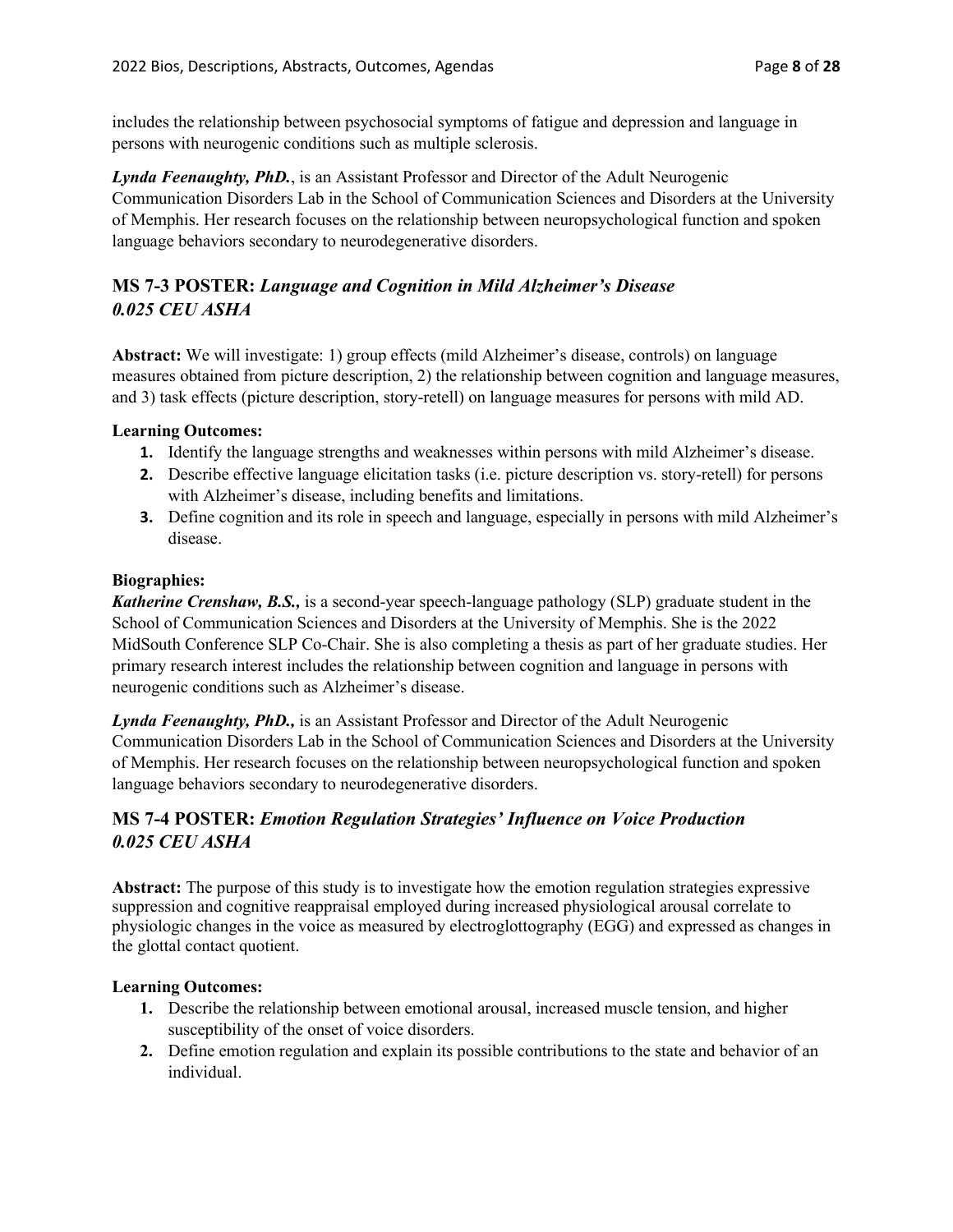**3.** Describe how electroglottography (EGG) can inform an emotional and physical states of an individual.

#### **Biographies:**

*Miranda Fisher* is a 2nd year Speech-Language Pathology student at The University of Memphis. Having earned her Bachelor of Fine Arts (BFA) in theatre and her Master of Arts in Education (MAEd), Miranda is interested in how the arts and education can be combined to influence social change in a variety of populations. Of particular interest to her is how expression of emotion influences outcomes in both intrapersonal and interpersonal contexts. She has served on multiple committees for the School of Communication Sciences and Disorders and is Parliamentarian for The National Black Association for Speech-Language and Hearing (NBASLH) Memphis Area Affiliate Chapter. The content of this presentation was developed from work progressing toward her master's thesis, under the guidance of Dr. Miriam van Mersbergen in the Voice, Emotion, and Cognition Laboratory at The University of Memphis.

*Miriam van Mersbergen* is Assistant Professor in the School of Communication Sciences and Disorders at the University of Memphis where she teaches Anatomy & Physiology or the Speech Mechanism, Voice Disorders, and Dysphagia. She began her academic career studying music and communication arts at Calvin College in Grand Rapids, Michigan. After a brief career in music she returned to academia and studied speech language pathology and vocology at The University of Iowa. She worked as a voice therapist in Chicago and Milwaukee before commencing doctoral studies in speech language hearing sciences and psychology at the University of Minnesota. Her research investigates emotional and cognitive influences in voice production where she integrates electroencephalographic, psychophysiological, acoustic, and aerodynamic measures to capture mind, body, voice interactions. She maintains an active clinical career specializing in voice, breathing, and cough disorders and continually yearns for more time to pursue her singing career.

## **MS 7-5 POSTER:** *Speech Perception with Face Masks in Deaf and Hard of Hearing 0.025 CEU ASHA/AAA*

**Abstract:** As the world continues to navigate mask mandates, those with hearing loss may have additional difficulties understanding speech through a mask. This study provides information on how different types of face masks affect speech perception performance and listening effort in those who are Deaf and hard of hearing.

#### **Learning Outcomes:**

- **1.** As a result of this study, participants will be able to better guide decisions about which face masks are appropriate to wear to maximize speech perception.
- **2.** As a result of this study, participants will be able to better understand the effects that face masks can have on speech perception for individuals with hearing loss.
- **3.** As a result of this study, readers will be able to better understand the effects that face masks can have on listening effort for individuals with hearing loss.

## **Biographies:**

*Brooke Larson, BA,* is a third- year AuD student at the University of Memphis in the School of Communication Sciences and Disorders. Her clinical interest includes pediatrics.

*Lisa Lucks Mendel Ph.D., CCC-A* is Professor and Associate Dean of Graduate Studies in the School of Communication Sciences and Disorders at the University of Memphis. She is a clinical research audiologist with more than 30 years of clinical and research experience in the assessment of speech perception for individuals with normal hearing and hearing loss.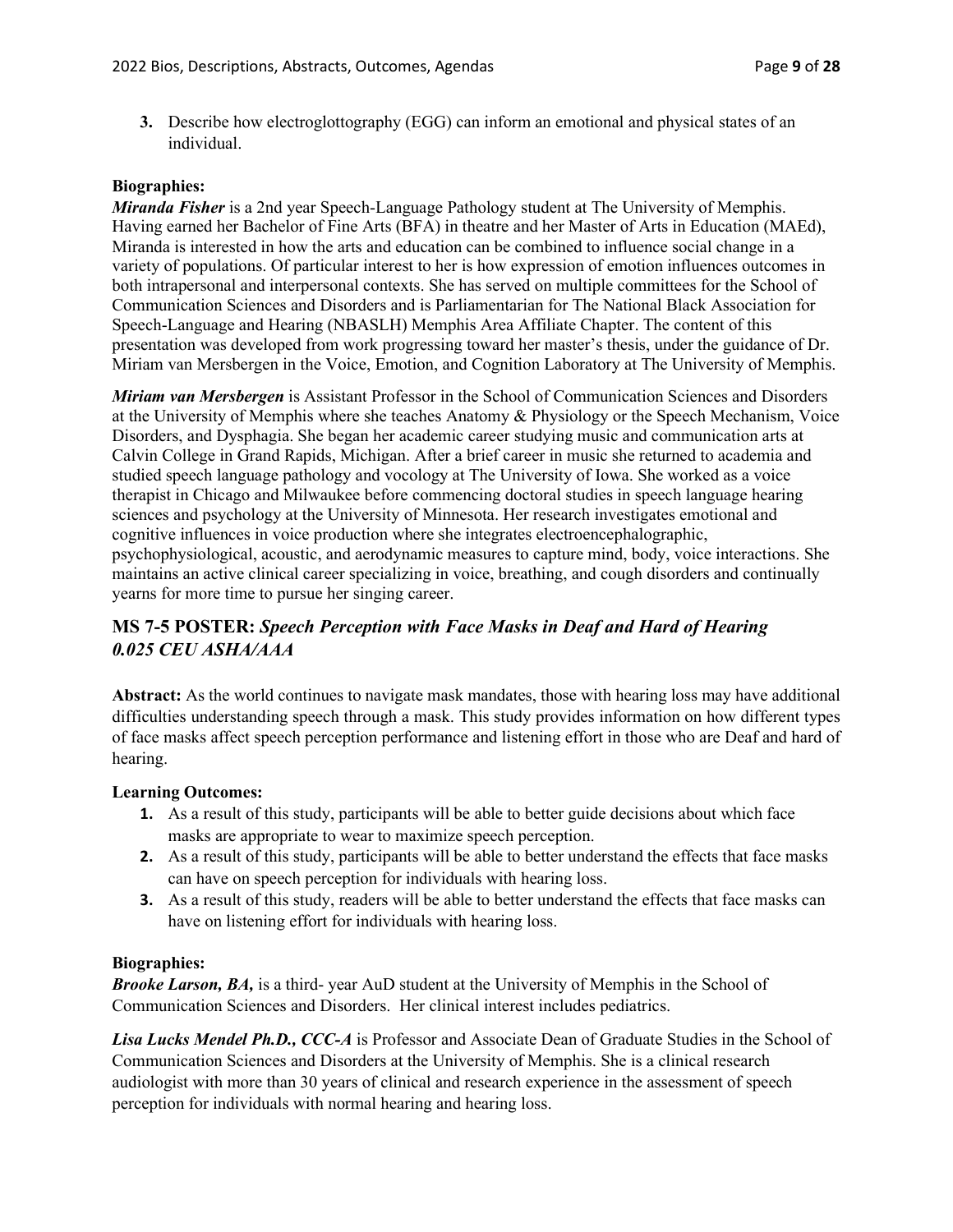*Monique Pousson* received an MS in Audiology from the University of Southwestern Louisiana in 1994. She has been a research audiologist with the University of Memphis School of Communication Sciences for 28 years. Monique has assisted with numerous funded and non-funded research projects in various areas of the field of audiology and speech language pathology.

*Kara Sander* is a fourth-year dual AuD/PhD student, also pursuing a Masters of Public Health with a concentration in epidemiology. Her clinical interests include cochlear implant management, vestibular evaluation, and working with special populations including those with auditory neuropathy and survivors of childhood cancer. Her research interests involve applying epidemiological research methods to better understand preoperative and outcomes measures for cochlear implant users, implantation in nontraditional candidates, optimizing cochlear implant programming, and evidence-based practice.

*Bhanu Shukla* has bachelor's and master's degrees in Audiology and Speech-Language pathology from India. He is a fourth-year Ph.D. student under the direction of Dr. Lisa Lucks Mendel at the University of Memphis and his area of research is speech perception in noise.

## **MS 7-6 POSTER:** *Role of Sex in Rate of Infant Vocalization and Canonical Babbling .025 CEU ASHA*

**Abstract:** Historically, a female language advantage is widely accepted. The present study reviews a longitudinal dataset by Oller and colleagues on infant vocal development, and reanalyzes it to evaluate possible sex differences in rate of vocalization and canonical babbling ratio.

### **Learning Outcomes:**

- **1.** Identify the historical assumption of sex and language advantage.
- **2.** List the main findings of the present study.
- **3.** Explain how you would apply the findings to your clinical practice.

## **Biographies:**

*Janine Peca, B.S.* is a second-year student in the speech-language pathology program here at the University of Memphis. A researcher at heart, Peca is pursuing a master's thesis under the mentorship of Dr. K. Oller, director of the Origins of Language Laboratory. She plans to one day obtain her doctorate and become a university faculty member. Until then, Peca is interested in working with young children with complex medical needs impeding their access to functional communication and safe feeding. She hopes time in the field will present areas in great need of research for later pursuits. Highly motivated by service to the profession and community, Peca is also serving as this year's NSSLHA president for the University of Memphis chapter. She hopes to continue that service at the state and national level throughout her career.

*D. Kimbrough Oller (Ph.D.,* Psycholinguistics, University of Texas, 1971) is Professor and Plough Chair of Excellence at the University of Memphis. He is an External Faculty Member of the Konrad Lorenz Institute for Evolution and Cognition Research, Klosterneuburg, Austria, an affiliate of the Institute for Intelligent Systems at The University of Memphis, and a member of the Scientific Advisory Board of the LENA Research Foundation of Boulder, CO. His research focuses on vocal development and acquisition of spoken language. In over 230 articles and books the work addresses infant vocalizations, early speech production, multilingualism, and evolution of language. His bilingualism research includes Language and Literacy in Bilingual Children (edited by D. K. Oller and R. E. Eilers), from Multilingual Matters (2002). His research in evolution and development of language includes The Emergence of the Speech Capacity (2000, Erlbaum), The Evolution of Communication Systems: A Comparative Approach (edited by D. K. Oller and U. Griebel, MIT Press, 2004), Evolution of Communicative Flexibility: Complexity, Creativity, and Adaptability in Human and Animal Communication (edited by D. K. Oller and U. Griebel, MIT Press, 2008), and in a 2016 volume for Topics in Cognitive Science, New Frontiers in Language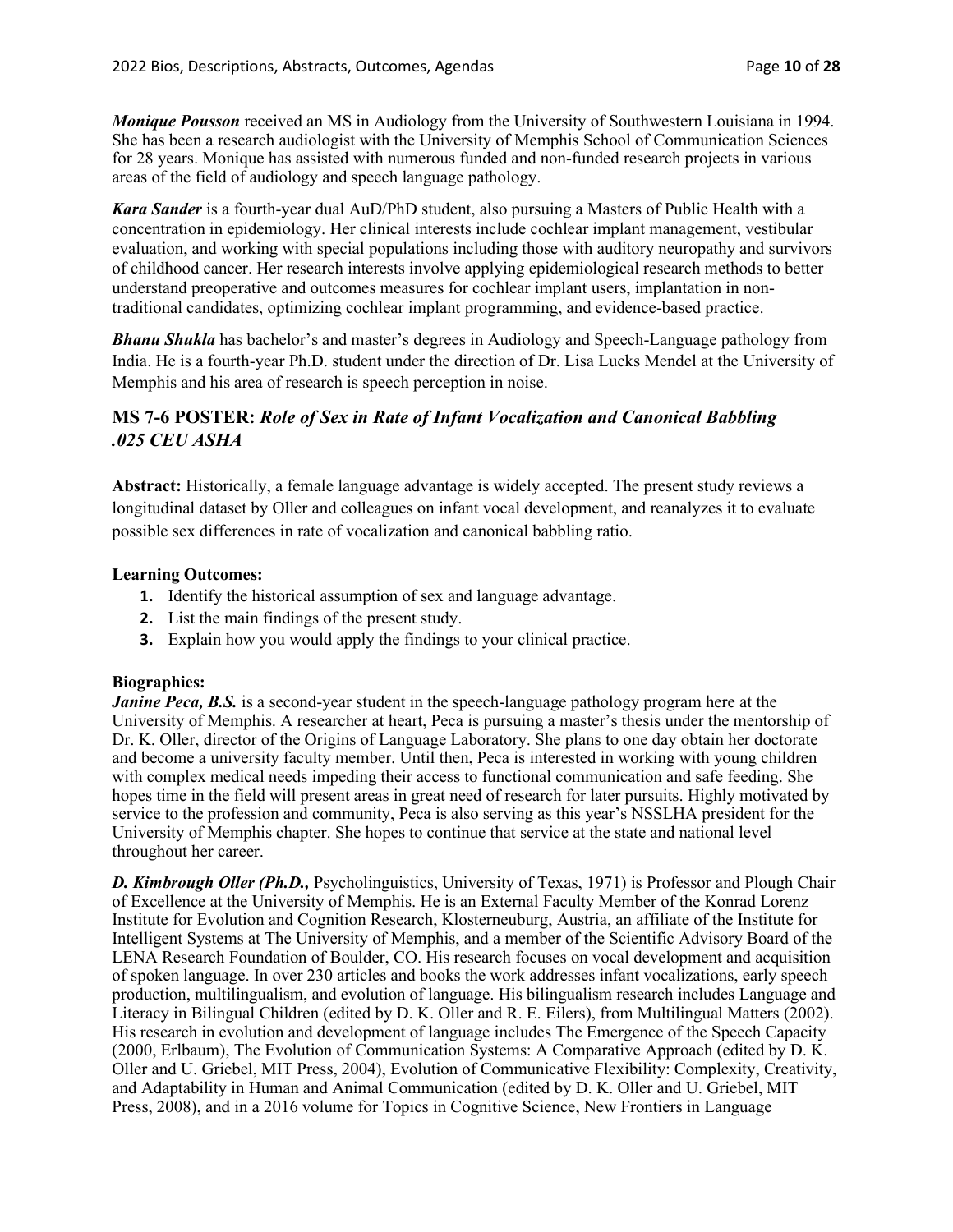Evolution and Development (edited by D. K. Oller, R. Dale, and U. Griebel). Oller's research has been funded since the 1970's by the National Institutes of Health.

## **MS 7-7 POSTER:** *Survey of Current Electrode Deactivation Patterns by Cochlear Implant Audiologists 0.025 CEU ASHA/AAA*

**Abstract:** Other than adjusting electrical current level, audiologists rarely adjust MAP parameters, including frequency distribution, despite strong evidence to suggest selectively deactivating poorly encoded electrodes can significantly improve speech perception. The purpose of this exploratory survey was to describe the degree to which practicing audiologists believe selective electrode deactivation be beneficial.

### **Learning Outcomes:**

- **1.** As a result of this lecture, the participant will be able to describe the influence of predictive factors and variations in CI programming as they relate to variability in CI outcomes.
- **2.** As a result of this lecture, the participant will be able to explain the benefits and limitations of selective electrode deactivation.
- **3.** As a result of this lecture, the participant will be able to identify their own programming practices and consider the application of selective electrode deactivation within their clinical practice.

### **Biographies:**

*Kara Sander* is a fourth-year dual AuD/PhD student, also pursuing a Masters of Public Health with a concentration in epidemiology. Her clinical interests include cochlear implant management, vestibular evaluation, and working with special populations including those with auditory neuropathy and survivors of childhood cancer. Her research interests involve applying epidemiological research methods to better understand preoperative and outcomes measures for cochlear implant users, implantation in nontraditional candidates, optimizing cochlear implant programming, and evidence-based practice.

Lisa Lucks Mendel Ph.D., CCC-A is Professor and Associate Dean of Graduate Studies in the School of Communication Sciences and Disorders at the University of Memphis. She is a clinical research audiologist with more than 30 years of clinical and research experience in the assessment of speech perception for individuals with normal hearing and hearing loss.

*Sarah E. Warren, Au.D., Ph.D., M.P.H., CCC-A* is an assistant professor at the University of Memphis School of Communication Sciences and Disorders where she runs the Cochlear Implant Research Lab. Her research interests include pediatric and adult cochlear implants and public health.

## **MS 7-8:** *Neuroimaging Biomarkers of Speech Processing Deficits in Mild Cognitive Impairment (MCI): Speech-Evoked Potentials and resting State EEG 0.025 CEU ASHA/AAA*

**Abstract:** Mild cognitive impairment (MCI) is a transitional phase in the progression toward more severe forms of dementia and Alzheimer's disease. Neuroimaging studies reveal MCI is associated with aberrant brain function serving higher-order memory and cognitive operations. Yet, these neurological changes are largely expected given MCI's pathophysiology and behavioral presentation. The degree to which early cognitive decline impacts sensory processing and hearing skills remain undefined. Here, we recorded brainstem and cortical speech-evoked potentials in older adults diagnosed with MCI and hearing- and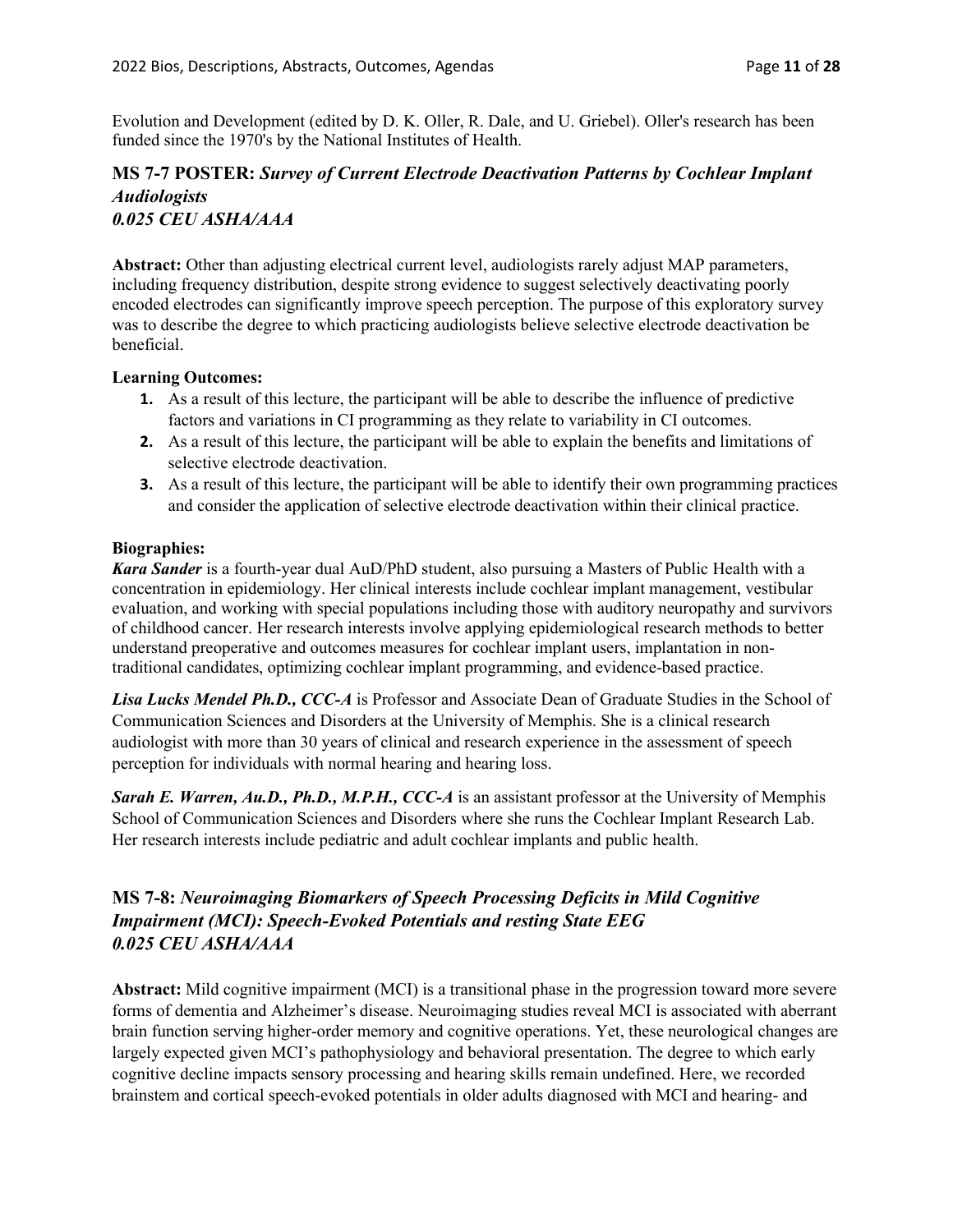age-matched controls during rapid speech-in-noise (SIN) tasks aimed to tax auditory-perceptual processing.

#### **Learning Outcomes:**

- **1.** Explore the relationship between hearing loss and Mild Cognitive Impairment (MCI) in older adults.
- **2.** Describe changes in the resting state potential of individuals with Mild Cognitive Impairment while considering how these findings relate to findings from previous studies.
- **3.** Identify changes in Event Related Potentials (ERPs) and Frequency Following Response (FFR) in individuals with Mild Cognitive Impairment while considering how these findings relate to findings from previous studies.

#### **Biographies:**

*Christine Sledge, B.S.* is a 3<sup>rd</sup> year AuD student at the University of Memphis School of Communication Sciences and Disorders. She is also pursuing a Master of Public Health degree from the School of Public Health at the University of Memphis. She graduated from the University of Tennessee, Knoxville with a Bachelor of Science in Audiology and Speech-Language Pathology. Her primary clinical interests include diagnostic audiology across the lifespan, cochlear implants, and hearing conservation.

*Brian Decker, B.A.* is a 3<sup>rd</sup> year AuD student at the University of Memphis, School of Communication Sciences and Disorders. He graduated from the University of Maryland, College Park with a Bachelor of Arts in Hearing and Speech Sciences. His primary interests are pediatric audiology and working with developmentally complex cases.

*Maddie Sever, B.S.* is a 3<sup>rd</sup> year AuD student at the University of Memphis School of Communication Sciences and Disorders. She graduated from Purdue University with a Bachelor of Science in Speech, Language and Hearing Science. Her primary clinical interests include pediatric audiology and implantable devices.

*Brandon Baughman, Ph.D.* completed his graduate education at the University of Tulsa. He obtained his PhD in Clinical Psychology in 2008. Residency training included a neuropsychology-focused internship at the University of Oklahoma Health Sciences Center (Department of Psychiatry and Behavioral Sciences), followed by a neuropsychology specialty fellowship at the Memphis VA Medical Center/ St. Jude/ University of Tennessee Health Sciences Center consortium. Dr. Baughman is board-certified in clinical neuropsychology by the American Board of Clinical Neuropsychology (ABCN). Dr. Baughman adheres to the scientist-practitioner model. He utilizes empirically-validated measures within a flexiblebattery and hypothesis-testing approach. He sees patients with diverse neurologic, general medical, and psychiatric symptomatology. He has a particular interest in the areas of brain cancer and traumatic brain injury and concussion.

*Gavin M. Bidelman, Ph.D.* is a Professor in the School of Communication Sciences and Disorders at the University of Memphis. Bidelman is an cognitive neuroscientist who uses neuroimaging and data science tools (EEG/ERPs, psychophysics, computational modeling, machine learning) to investigate foundational properties of auditory perception and cognition. The work includes elements of both basic research and clinically motivated inquiry. Lab studies proceed on three main fronts: (1) understanding the neurocomputations involved in the perception-cognition and novel learning of speech and musical sounds—with current emphasis on auditory categorization; (2) a neuroethological approach characterizing the upper bounds of brain plasticity via study of listeners with extraordinary auditory expertise (e.g., musicians, bilinguals); and translational work (3) examining changes in neurophysiological coding across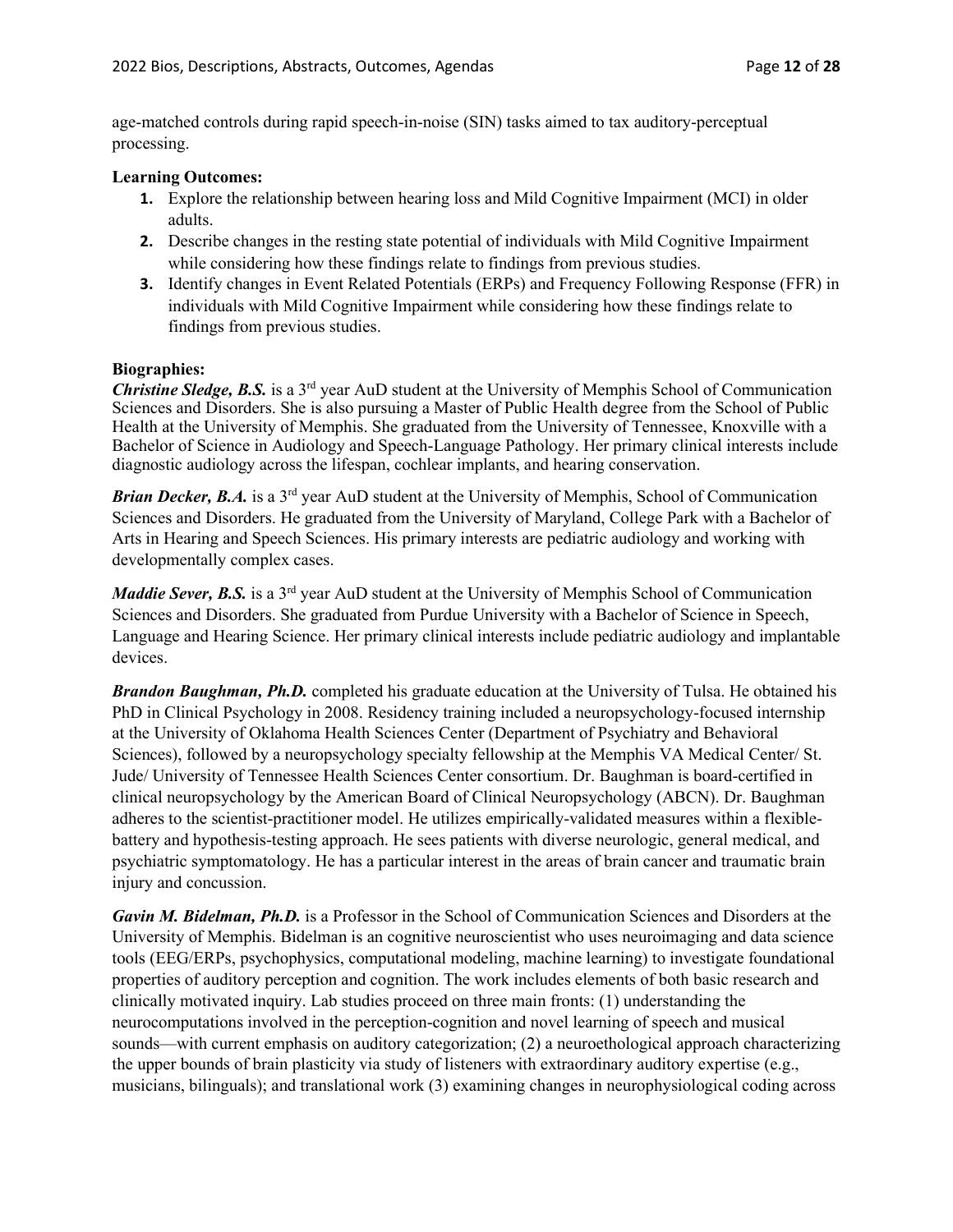the lifespan in both normal and clinical populations (hearing impaired, mild cognitive impairment). The lab is funded by the NIH/NIDCD.

*Caitlin N. Price, Au.D., Ph.D., CCC-A* is an assistant professor in the Department of Audiology and Speech-Language Pathology at the University of Arkansas for Medical Sciences. She graduated from the University of Memphis with a Doctor of Audiology (2017) and Doctor of Philosophy in Hearing Sciences and Disorders (2020). She also completed a postdoctoral fellowship focusing on the influence of mild cognitive impairment on auditory processing of speech. Her research interests include aging and the neural correlates of speech-in-noise perception.

## **MS 8:** *Assessment and Treatment of Word-Level Reading and Spelling Disorders 0.35 CEU + 30 minute break ASHA*

**Abstract:** Learn how to systematically analyze an individual's spelling errors, so you can precisely identify, treat, and progress monitor deficits in the linguistic underpinnings of word-level reading and spelling. Explore the framework of speech-to-print intervention and become familiar with activities that leverage students' biological wiring for oral language to achieve greater outcomes in reading, writing, and spelling.

## **Learning Outcomes:**

- **1.** The participant will be able to identify the linguistic underpinnings of word-level reading (decoding) and spelling and describe specific patterns of misspelling associated with each type of language deficit.
- **2.** The participant will be able to describe evidence-based, multi-linguistic activities that simultaneously engage and functionally intergrade a student's oral and written language systems.
- **3.** The participant will be able to explain how an individual's storage and retrieval of mental orthographic representations in long term memory to support reading fluency, reading comprehension, and expressive writing skills.

## **Time ordered agenda:**

- 1:30 1:45pm Welcome, Introduction/Disclosures, Outline of Session Content
- 1:45 2:00pm Linguistic components of word-level reading and spelling
- 2:00 2:30pm Spelling errors associated with specific underlying language deficits
- 2:30 3:00pm Diagnostic prescriptive assessment of word-level reading and spelling problems using spelling error analysis
- 3:00 3:30pm Diagnostic prescriptive assessment of word-level reading and spelling problems using spelling error analysis
- $3:30 4:00$ pm Break
- $\bullet$  4:00 4:15 pm Core principles of word study: speech to print, multilinguistic, metalinguistic, statistical learning
- 4:15 5:15 pm Activities for word-level reading and spelling intervention
- 5:15 5:30 pm Q&A discussion and closing remark

## **Biography:**

*Dr. Jan Wasowicz, CCC-SLP, BCS-CL*, has more than 40 years of experience as a language, literacy, and learning specialist. She has worked with students who have language-based reading, writing, and spelling problems in a variety of educational settings, including public schools, Head Start programs, and private practice. Dr. Wasowicz is frequently invited to speak about best practices in literacy assessment and instruction at national, state, and local meetings and has taught numerous undergraduate and graduate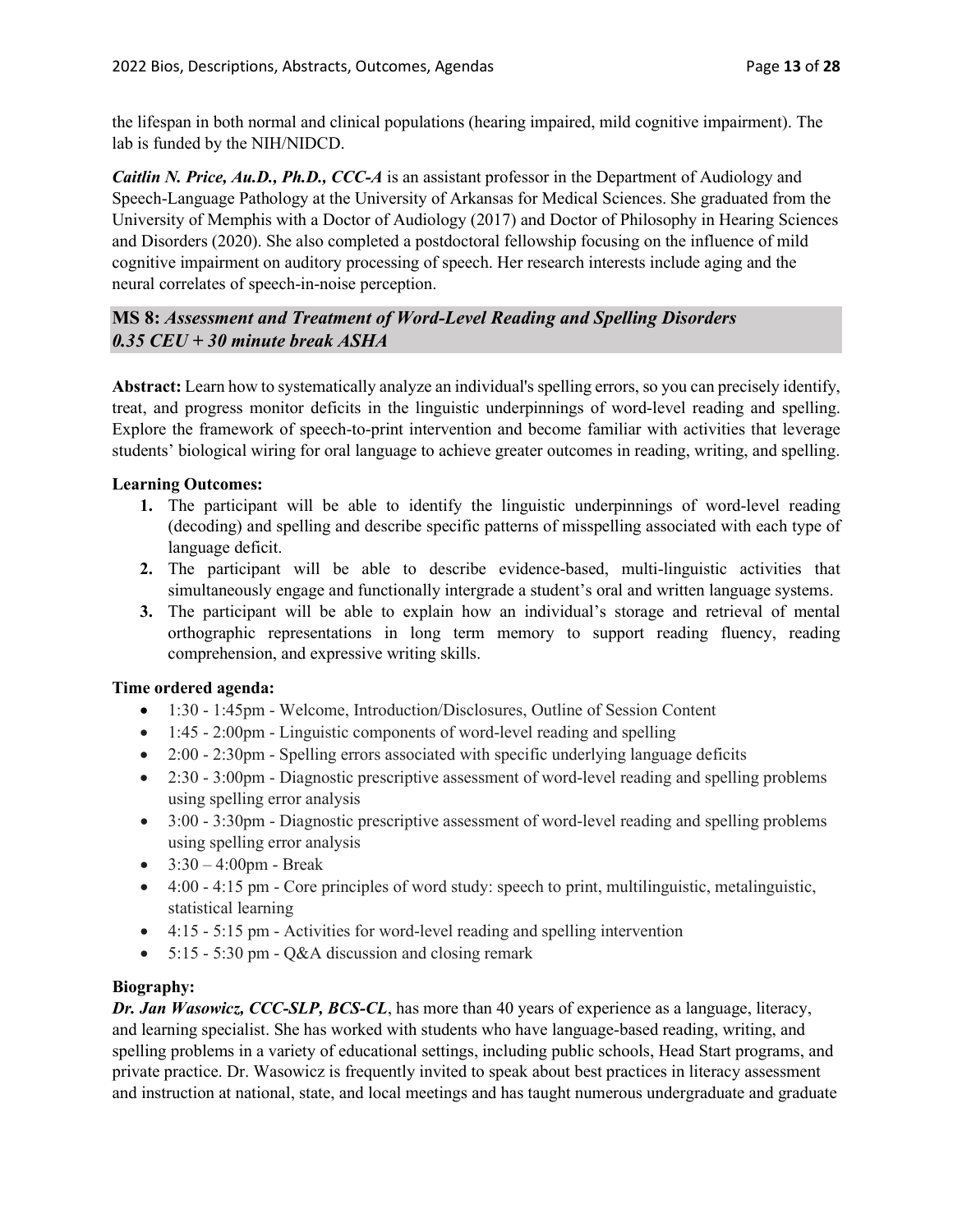courses, holding faculty positions at Northwestern University, Elmhurst College, Rush–Presbyterian–St. Luke's Medical Center, and Governors State University. Her credits include articles published in scholarly journals and U.S. patents for her inventions of literacy assessment and intervention software programs, including the Earobics® and SPELL-2 software programs. Dr. Wasowicz is an author of SPELL-Links to Reading & Writing and is the lead moderator of the SPELLTalk multi-disciplinary professional listserv. Dr. Wasowicz is an ASHA-certified, IL-licensed, and FL-licensed speech-language pathologist and an ASHA Board Certified Specialist in Child Language and she holds a professional educator license with multiple endorsements from the State Teacher Certification Board of Illinois. She is the founder, president and CEO of Learning By Design, Inc., publisher of the SPELL-2 assessment software and the SPELL-Links to Reading & Writing word study curriculum. She maintains a private practice in IL via tele-practice and in FL serving students with oral and written language disorders.

## **MS 9:** *Culturally Responsive and Evidence-Based Evaluations: SLAM Language Elicitation and Analysis 0.2 CEU ASHA*

**Abstract:** Culturally responsive and evidenced-based approaches are needed to ensure objective, accurate, and unbiased evaluations. This seminar uses videos to support clinicians in building skills in the elicitation and analysis of language using the free Leaders Project's School-age Language Assessment Measures (SLAM).

### **Learning Outcomes:**

- **1.** Identify 4 dialect neutral indices to analysis language using Burns et al (2012)
- **2.** Apply definitions of simple, compound and complex sentence structures to actual language samples
- **3.** Assess language samples using SLAM Guidelines for Analysis

## **Time ordered agenda:**

- 20 minutes Current issues with approaches to disability evaluations.
- 40 minutes Sentence structures and dialect-neutral indices in narratives of a language disorder
- 30 minutes Analysis of videos using SLAM materials to elicit language samples of children/students with and without language disorders.
- 20 minutes Skill building in application of dialect-neutral indices and sentence structures of videos of language samples including quantification via SLAM Guidelines for Analysis
- 10 minutes  $O&A$

## **Biography:**

**Dr. Cate Crowley** is Professor of Practice in Teachers College, Columbia University's CSD program, where she is director of the bilingual/multicultural focus and Bilingual SLP Extension Institute. An ASHA Fellow and experienced attorney, her website, leadersproject.org, offers free resources to improve the quality of disability evaluations including online courses, test reviews, model evaluations, and evidenced-based language elicitation materials--the School-age Language Assessment Measures. These evaluation materials are available in many languages including Spanish, Russian, Mandarin, dialects of Arabic, Bengali, and others. The website regularly receives over 25,000 visits each month from over 110 countries. Dr. Crowley has received ASHA's Multicultural Award, Outstanding International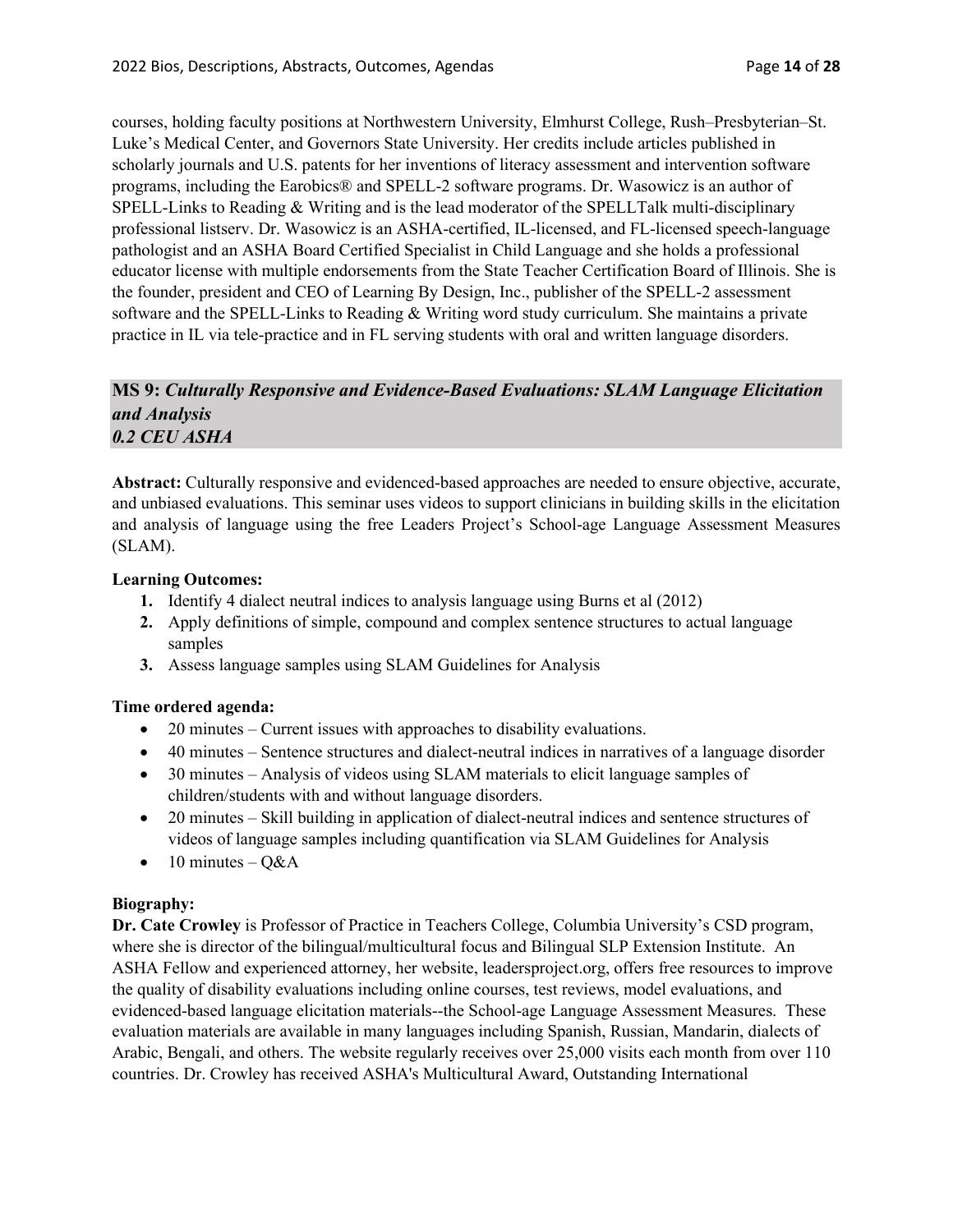Contributions Award, and the Van Hattum Award for outstanding contributions to the schools. Dr. Crowley is fluent in English, Spanish, and French.

## **MS 10:** *Vestibular Migraine and Effects of Lifestyle Modification 0.2 CEU ASHA/AAA*

**Abstract:** Vestibular migraine is a common diagnosis. Pharmacological management is often recommended. Our lab investigated a lifestyle modification intervention in patients with definite vestibular migraine. Our results exceeded performance reported by similar investigations and were comparable to results using pharmacological approaches.

### **Learning Outcomes:**

- **1.** Identify the six vestibular disorders identified by the Dizziness Symptom Profile (DSP).
- **2.** Describe common lifestyle factors used in non-pharmacologic intervention of definite vestibular migraine.
- **3.** Discuss results of lifestyle modification on management of symptoms related to definite vestibular migraine

### **Time ordered agenda:**

- 10 minutes Vestibular migraine is common
- 30 minutes Dizziness Symptom Profile, Single Disorder Data, Multiple Co-occurring Disorder Data, Odds ratios
- 10 minutes International Classification of Definite Vestibular Migraine
- 25 minutes Pathophysiology of Vestibular Migraine
- 40 minutes Management with lifestyle modifications
- $\bullet$  5 minutes Summary

## **Biography:**

*Richard A. Roberts* is Associate Professor and Vice Chair of Clinical Operations for the Department of Hearing and Speech Sciences at Vanderbilt Bill Wilkerson Center. His primary research interests include various topics related to assessment and management of vestibular dysfunction. Dr. Roberts has served on the Board of Directors of the Alabama Academy of Audiology, the American Academy of Audiology, and as a Trustee of the American Academy of Audiology Foundation. He was recently recognized by the American Academy of Audiology with the Clinical Excellence in Audiology award.

## **MS 11:** *Auditory Implants: Bone Anchored Devices, Cochlear Implants, Single Sided Deafness, and Access to Care 0.35 CEU + 30 minute break ASHA/AAA*

**Abstract:** Auditory implantable devices are a rapidly changing field. This presentation and panel discussion will cover recent advancements, future directions, and local research in clinical outcomes related to bone anchored hearing aids, cochlear implants, single sided deafness, and access to care.

#### **Learning Outcomes:**

- **1.** Define bone anchored hearing aid indications in clinical populations.
- **2.** Describe current clinical approaches to cochlear implants in patients with single sided deafness.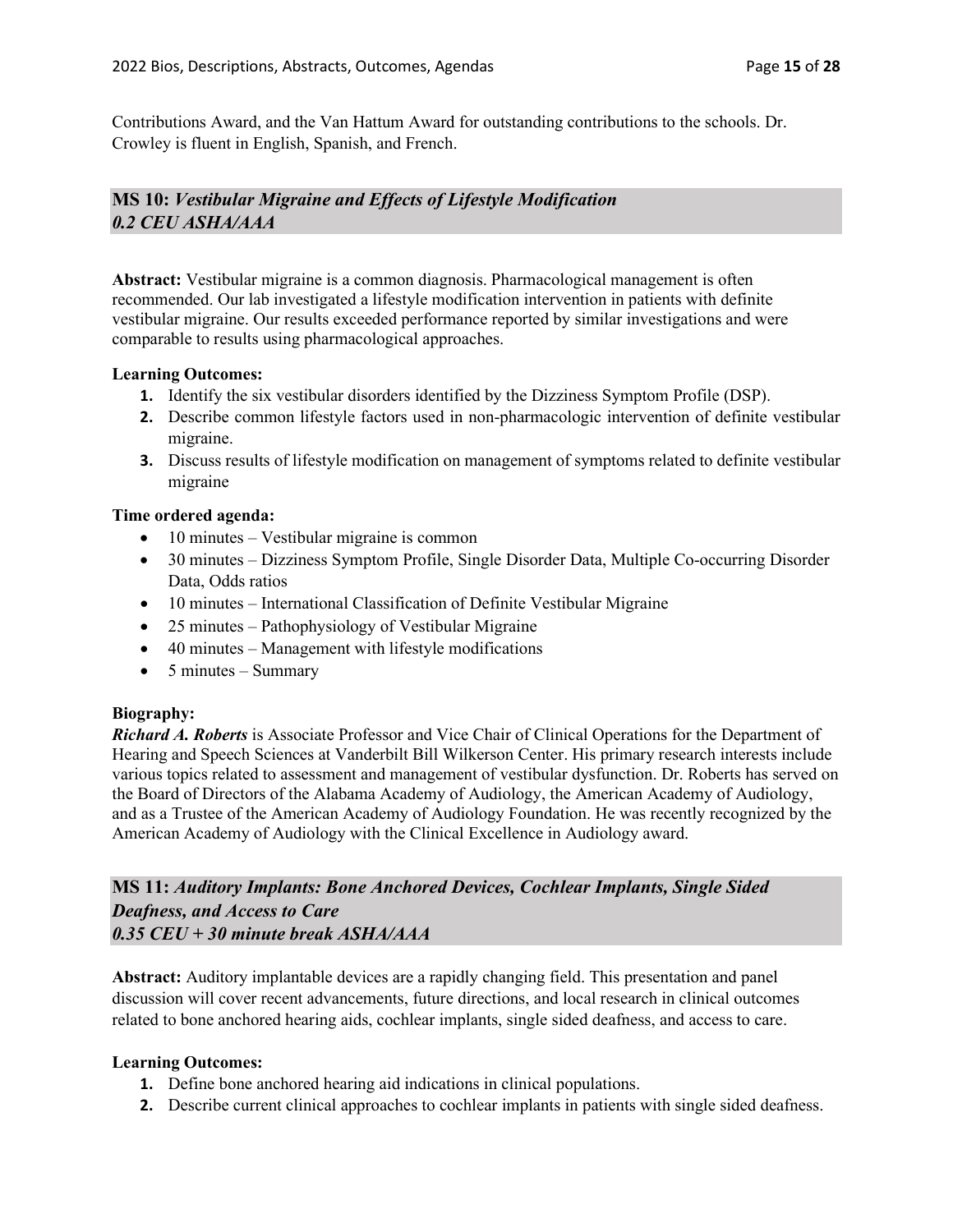**3.** Discuss social determinants of cochlear implant outcomes in the Mid-South area.

### **Time ordered agenda:**

- 1 hour Candidacy for CI and bone anchored devices- expanded implications (Dr. Coffelt & Dr. Yawn)
- 1 hour Approaches to single sided deafness (Dr. Bidelman, Dr. Wood, Dr. MacDonald)
- $\bullet$  30 minutes Break
- 45 minutes Research update from our team: social determinants of CI care in Memphis (Dr. Warren & Dr. Smith)
- 45 minutes Panel discussion with all presenters (Moderator: Dr. Warren)

#### **Biographies:**

*Dr. Sarah E. Warren, Au.D., Ph.D., M.P.H., CCC-A* is an assistant professor at the University of Memphis School of Communication Sciences and Disorders where she runs the Cochlear Implant Research Lab. Her research interests include pediatric and adult cochlear implants and public health.

*Dr. Jennifer Bidelman* is a pediatric and cochlear implant audiologist at Le Bonheur Children's Hospital, and is also manager of the audiology department. She received her Au.D. from Purdue University in 2011 and has lived in Memphis since 2012.

*Jordan Alyse Coffelt, Au.D., CCC-A, FAAA* joined the Mid-South Cochlear Implant Program in 2020. She received her B.S. in Communication Sciences and Disorders at the University of Mississippi in 2012 and her Doctor of Audiology (AuD) at the University of Memphis in 2016. She is a Clinical Assistant Professor for the School of Communication Sciences and Disorders at the University of Memphis. Dr. Coffelt's clinical interests include cochlear implants, bone conduction hearing devices, and audiological (re)habilitation. She was honored with the "Distinguished Early Career Professional Certificate" from the American Speech-Language-Hearing Association in November 2020, and she recently completed the Institute for Cochlear Implant Training the "Advanced Audiology Cochlear Implant Course" in Fall 2021.

*Dr. Bruce MacDonald* has been a faculty member of the Department of Otolaryngology- Head and Neck Surgery at UT-Memphis since 1999. He graduated with a B.Sc. (majors in chemistry and physics) from St. Mary's University, Canada in 1975. He graduated with an M.Sc. from the University of British Columbia in 1978 completing a thesis on the photoelectron spectroscopy of multiply bonded nitrogen species. He worked for Bridco, a small chemical research company, managing a number of projects on strontium chemistry. One project involved the possible use of strontium compounds in treatment of radiation poisoning - this sparked an interest in medicine. He graduated from Dalhousie Medical School in 1984 and stayed at Dalhousie for an Otolaryngology residency. He completed fellowship training in Neurotology at the University of Pittsburgh in 1989. He was a faculty member of the Boston University Department of Otolaryngology until 1999 when he moved to the UT-Memphis department.

*Dr. Joshua Wood* was born and raised in Idaho. He completed medical school at Creighton University in Omaha, Nebraska followed by Otolaryngology residency at University of Tennessee Health Science Center in Memphis, TN. He then completed a Pediatric Otolaryngology fellowship at The Children's Hospital of Pittsburgh. He now works primarily at LeBonheur Children's Hospital, but also has an appointment at St. Jude Children's Research Hospital. He is board certified in Otolaryngology and Complex Pediatric Otolaryngology. He is also an active member of many national otolaryngology and multi-disciplinary organizations to promote ENT research and patient care. Dr. Wood enjoys many aspects of pediatric otolaryngology, including airway surgery and taking care of complex congenital conditions. However, his passion is childhood hearing loss. He has been involved with research on various aspects of hearing loss and cochlear implantation. Dr. Wood is married and enjoys spending time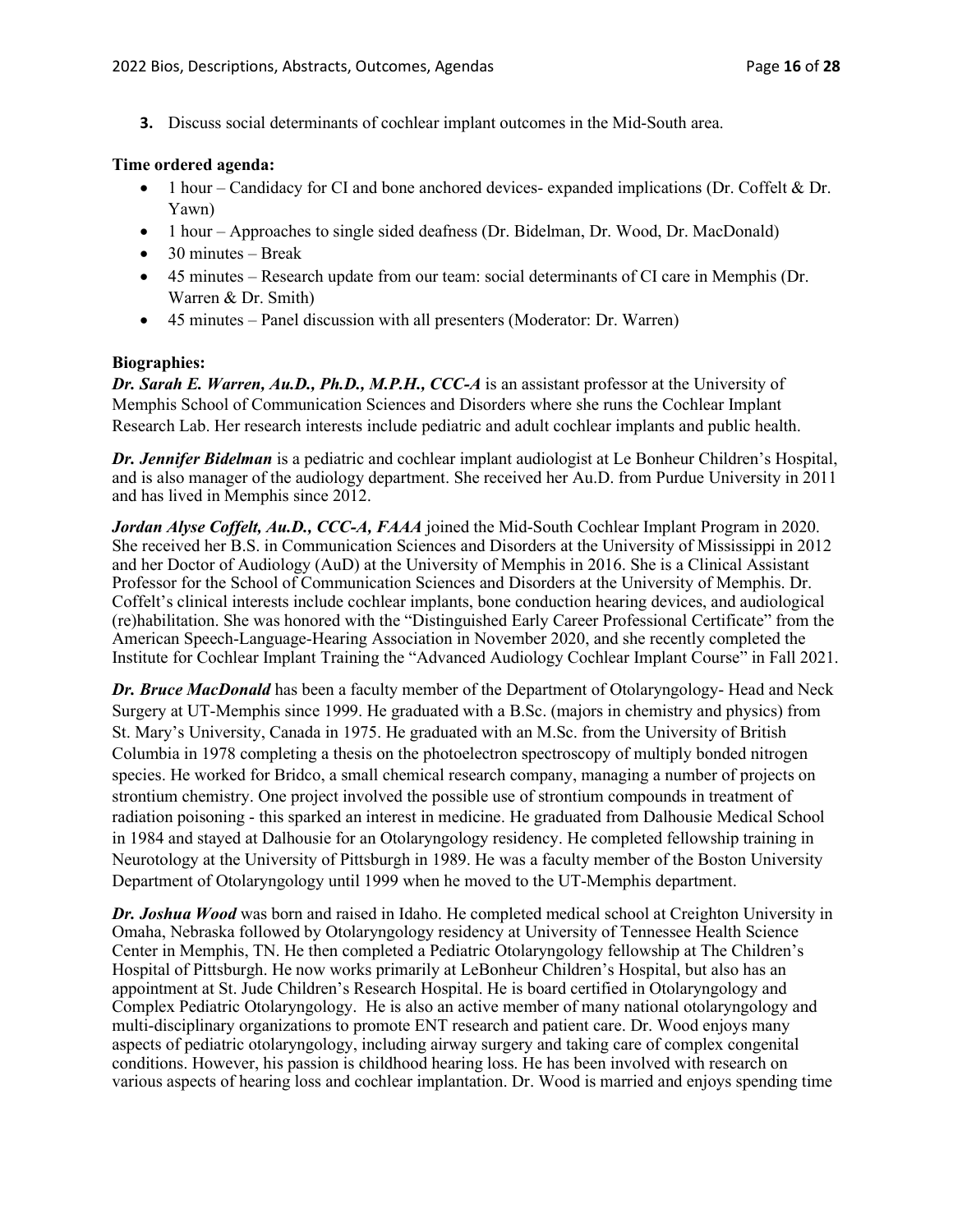with his wife and 4 children. He enjoys sports, music, and is an avid skier. He is engaged in many community outreach opportunities through his church.

*Dr. Robert Yawn* is an Assistant Professor of Otolaryngology at UT-Memphis and a Pediatric Otolaryngologist at Le Bonheur Children's Hospital. He graduated with a B.S. in Biochemistry from Furman University in Greenville, SC. He graduated with his MD from Medical University of South Caroline in Charleston, SC. His interests include: Vestibular schwannoma, cerebral spinal fluid leak repair, glomus tumors, cochlear implantation, surgery for chronic ear disease, cholesteatoma, and tympanic membrane perforation.

## **MS 12:** *Margarine for the Voice- Why are We Still Doing That? 0.15 CEU ASHA*

**Abstract:** This course will examine what works and what doesn't in regards to treating voice disorders. A look at the data will be helpful for dissecting erroneous approaches, helping us bust myths and discover new ways to help our voice patients improve.

### **Learning Outcomes:**

- **1.** Identify and define various techniques considered to be the "norm" for voice intervention.
- **2.** Interpret the data to further understand what really works and what does not.
- **3.** Become more familiar with new ideas and techniques you can apply to your voice therapy practice.

### **Time ordered agenda:**

- 15 minutes Introduction
- 60 minutes Various approaches / topics, a look at the data
- $\bullet$  15 minutes Closing / Discussion

#### **Biography:**

*Amy Nabors***, MA, CCC-SLP,** is a licensed speech-language pathologist who evaluates and treats patients with voice disorders. Her specialties include working with singers, voice professionals, and patients with neurological, degenerative, and functional voice and breathing disorders. Since earning her MA in Speech-Language Pathology from The University of Memphis School of Communication Sciences and Disorders, Amy has worked as voice specialist at Bastian Voice Institute in Chicago, Otolaryngology Associates of the Mid-South, and is currently a clinical voice instructor at the University of Memphis. Prior to becoming a speech pathologist, Amy earned a BA in Theatre and worked as a professional musical theatre performer.

## **MS 13:** *Tinnitus Management: From Theory to Practice 0.15 CEU ASHA/AAA*

**Abstract:** The need for greater access to services for the tinnitus patient is great. By understanding the unique needs of this population, along with basic education  $\&$  strategies for management, clinicians can provide hope & direction for tinnitus patients, which for some, can eliminate the need for further treatment intervention. Informed clinicians that provide tinnitus education at an early, critical stage, can serve to facilitate increased treatment outcomes and lower impact on quality of life as the patient pursues treatment at a dedicated tinnitus center.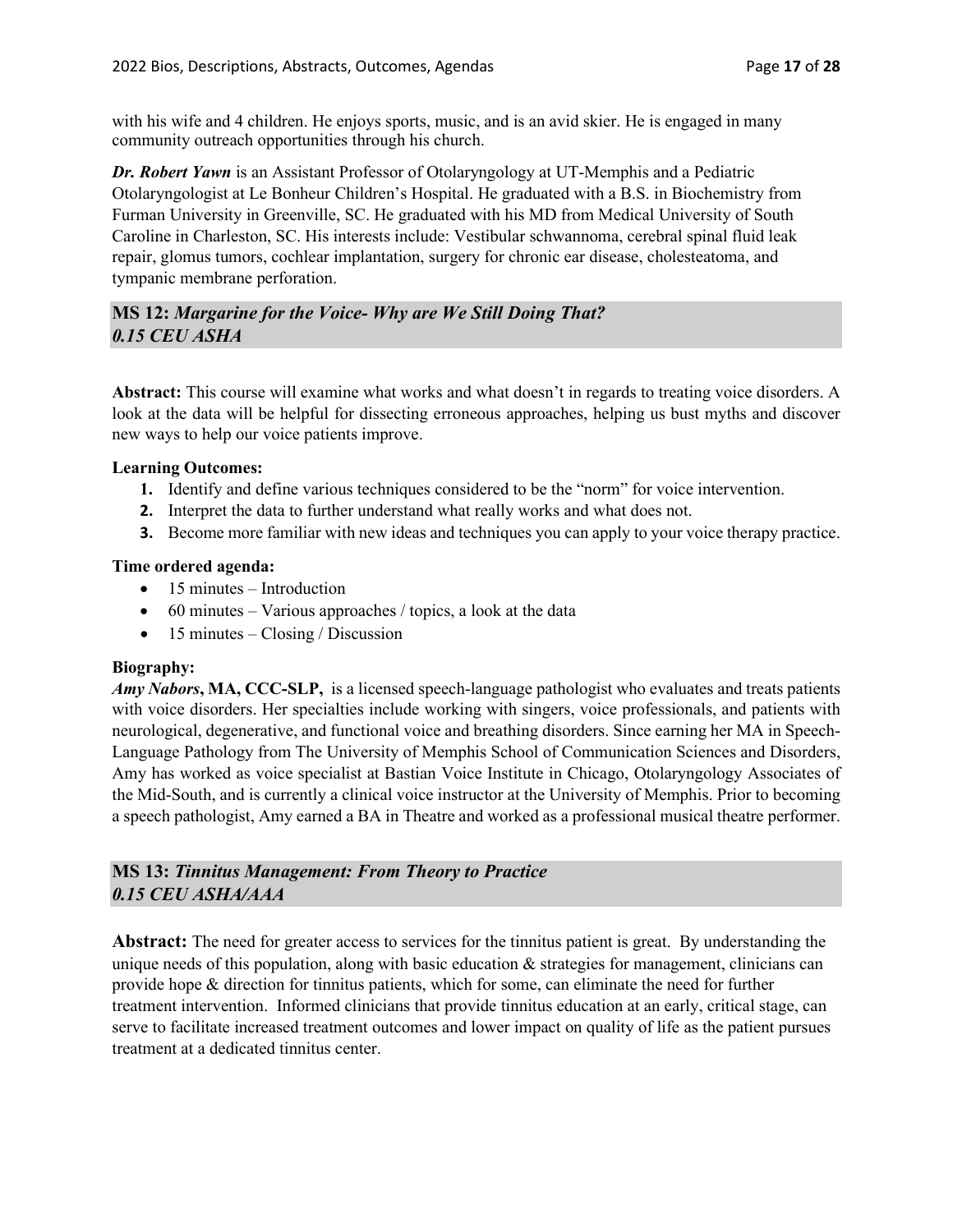#### **Learning Outcomes:**

- 1. Describe the fundamentals of the neurophysiological model of tinnitus
- 2. Evaluate the patient's tinnitus history  $\&$  audiologic test results to make appropriate management & treatment
- 3. Understand when it is appropriate to refer a patient to a dedicated tinnitus center for tinnitus treatment and management
- 4. Differentiate between being a clinical tinnitus educator, versus a tinnitus management provider and will understand the considerations necessary to determine which role is right for their current clinical setting

### **Time ordered agenda:**

- I. Importance of Access to Service for the Tinnitus Patient (30 minutes)
	- a. Population Statistics & physiological comorbidities
	- b. Barriers to providing care
	- c. What is our professional responsibility
- II. Tinnitus Education & Management Strategies (30 minutes)
	- a. Fundamentals of the neurophysiological model of tinnitus
	- b. How to connect the dots from patient history to diagnostic testing
	- c. Going beyond the questionnaires
	- d. Introduction to tinnitus management
- III. Caring for, Educating & Treating the Tinnitus Patient (30 minutes)
	- a. Tinnitus educator vs tinnitus management provider
	- b. Model for service across healthcare settings
	- c. Assembling your referral network
	- d. What role is right for you

## **Biography:**

*Dr. Casie Keaton*, AuD, is the Founder/CEO at Thrive Hearing & Tinnitus Solutions in Memphis, TN. Dr. Keaton graduated with her BS in Communication Disorders from Auburn University, MS from the University of South Alabama, and AuD from the University of Florida. She has research published in psychoacoustics & has extensive training in tinnitus & hyperacusis. In 2015, Dr. Keaton was selected to attend an Ida Institute conference in Skodsborg, Denmark, the first of its kind to specifically focus on tinnitus. In 2016, she was invited to England, where she spent time working with leaders in tinnitus research & treatment. Most recently, Dr. Keaton contributed several chapters to Oxford University Press textbook, *Landmark Papers in Otolaryngology.* As an audiologist, her passion is helping people to overcome the challenges of hearing loss, tinnitus, and decreased sound tolerance with compassion, education, and the latest advances in research-founded treatment approaches.

## **Friday, February 25, 2022**

## **MS 14:** *Parents as Partners: The Key to the Clinical Process 0.2 CEU ASHA/AAA*

**Abstract:** This course was designed to stimulate discussion among clinicians regarding the role of parents in making clinical decisions during the evaluation and treatment processes. Public laws indicate the vital role that parents play in the education and service delivery to children with special needs. This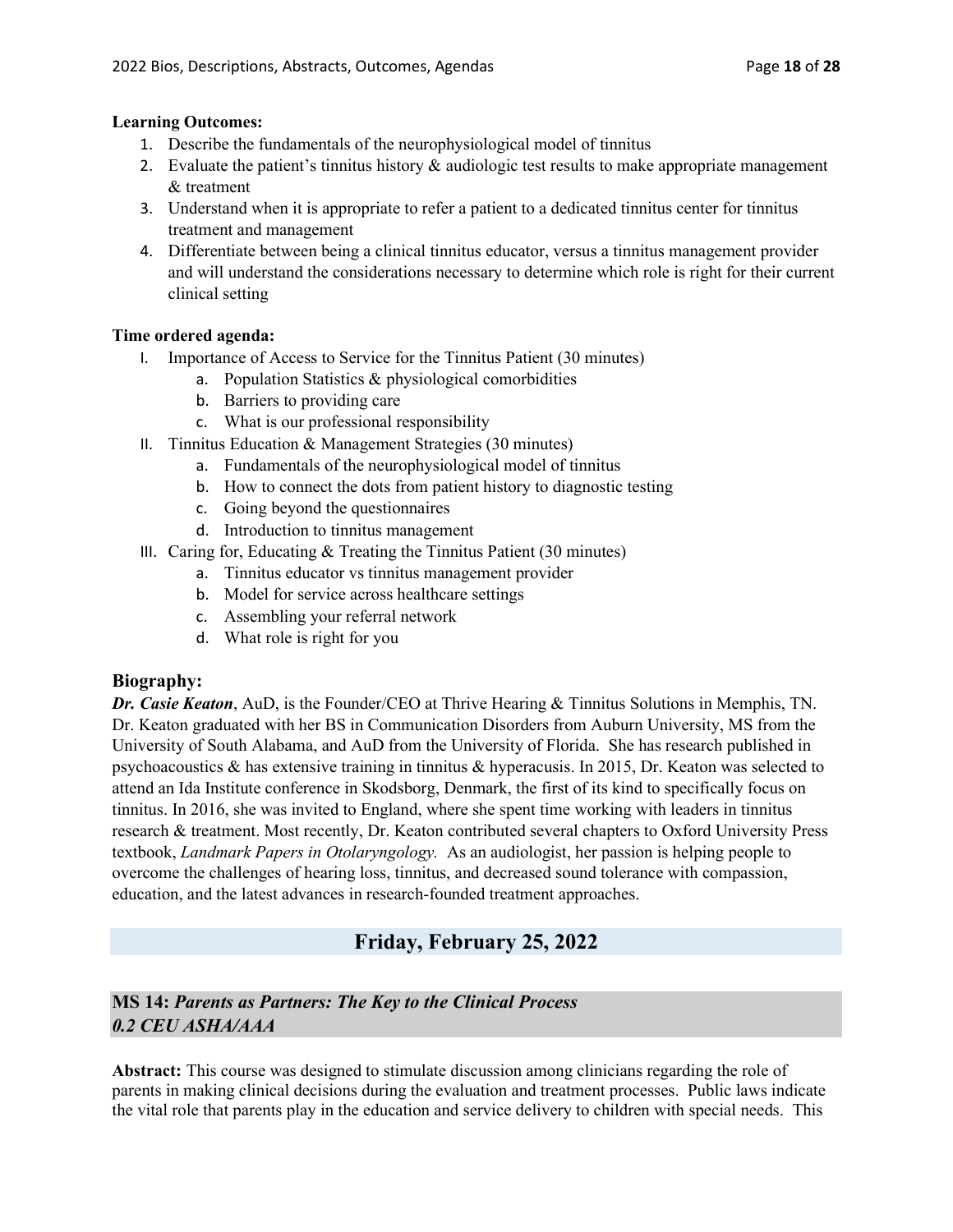interactive presentation will address the role of parents in all aspects of the clinical process as well as address the barriers to successful programming. Model activities will be presented.

#### **Learning Outcomes:**

- **1.** List ways in which they can enhance parent effectiveness in managing information.
- **2.** Identify ways to provide counseling to parents of children with speech, language and/or hearing problems as needed.
- **3.** Assess parental involvement as informants and participants in the clinical process of therapeutic management.

#### **Time ordered agenda:**

- 5 minutes Introduction
- 10 minutes Historical relevance of parents as partners
- 20 minutes The importance of parents as partners
- 15 minutes The role of parents in the data gathering process
- 15 minutes Parents as assistants in the management process
- 20 minutes Using parents to enhance the prevention and treatment processes
- 10 minutes Issues to address for success programming
- 10 minutes Designing a parent training program
- 10 minutes Barriers to a successful program
- 5 minutes Questions and answers

#### **Biography:**

**Tommie L. Robinson, Jr., PhD, CCC-SLP** is chief of the Division of Hearing and Speech and director of the Scottish Rite Center for Communication Disorders at Children's National Hospital in Washington, D.C. and is an associate professor of pediatrics at The George Washington, University School of Medicine and Health Sciences. He specializes in communication disorders in children, with a specific focus on children who stutter. Dr. Robinson's research and writings have focused on normal fluency behaviors in children and adolescents, service delivery to children from culturally and linguistically diverse backgrounds, patient safety, and leadership in communication sciences and disorders. He has presented widely at the local, regional, national and international levels. Dr. Robinson was the 2010 president of the American Speech-Language-Hearing Association (ASHA) and has served on various boards and committees. In 1998, Dr. Robinson was elected a Fellow of ASHA, one of its highest honors and received the ASHA Honors in 2021, the highest award given by the association. He served on the board of directors of the National Black Association for Speech, Language and Hearing (NBASLH) and served as the co-chair of the Program Committee for the 1999 and 2000 conventions. Dr. Robinson also served as secretary of the Specialty Board on Fluency Disorders (SBFD) and has been a board-certified fluency specialist since 2000. He served as vice-chair of the Higher Education Licensure Commission for Washington, D.C. (2005 – 2014). Dr. Robinson holds adjunct professorships with Howard University in Washington, D.C. and Nova Southeastern University in Fort Lauderdale, FL. He has held adjunct professorships at the University of the District of Columbia and Gallaudet in Washington, D.C., Xavier University in New Orleans, LA, and Longwood University in Farmville, VA. Dr. Robinson has presented widely at the local, regional, national, and international levels. Dr. Robinson received his A.A. degree from Coahoma Community College in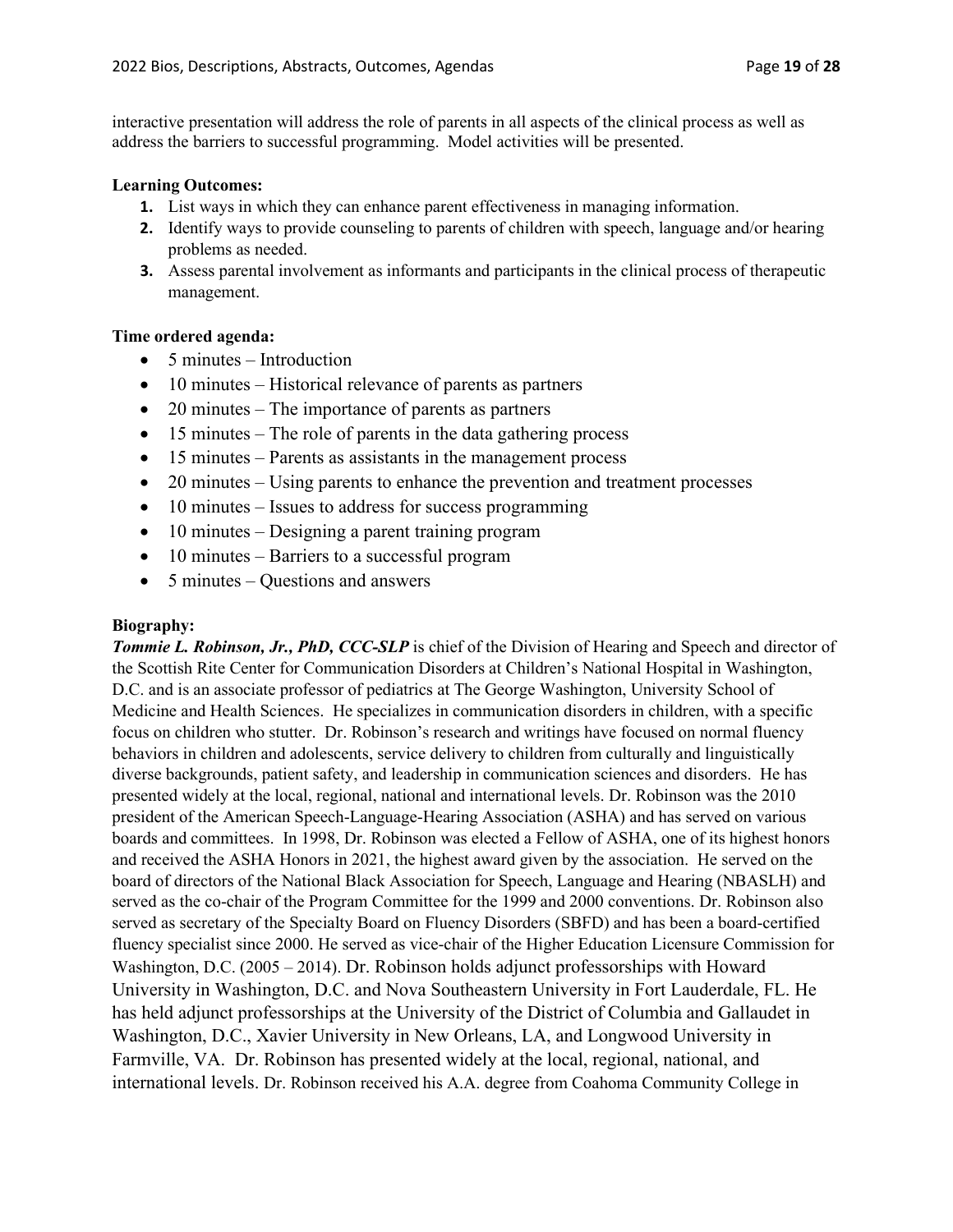Clarksdale, MS, B.A. and M.S., degrees from The University of Mississippi in Oxford, MS and his Ph.D. degree from Howard University in Washington, D.C.

## **MS 15:** *Volume to Value: Understanding the Healthcare Reimbursement Ecosystem 0.15 CEU ASHA/AAA*

**Abstract:** Health care reimbursement is diverse and often changing. The intent of this presentation is to provide a broad overview of the movement of health care reimbursement for volume to value, known as value-based payments. This session will break down the different types of payments and the structures around the Quality Payment Program (QPP). The presentation will identify which types of reimbursement incentive team-based care.

### **Learning Outcomes:**

- **1.** Describe the different types of reimbursement models in today's health care environment.
- **2.** Reflect upon on how reimbursement models support and impact health care delivery.
- **3.** Analyze the impact of health care reimbursement on health care quality.

### **Time ordered agenda:**

- 10 minutes Welcome and my journey
- 20 minutes Health care decision making
- 35 minutes Health care ecosystem
- $\bullet$  15 minutes Tying it all together
- 10 minutes- Question and answer

## **Biography:**

*Joy Doll* is the Chief Academic Program Officer for the Nebraska Healthcare Collaborative and Vice President of Community and Academic Programs for CyncHealth. In this role, Joy supports cross-sector partnerships that support research, program evaluation and quality improvement using health data for improving population health; supports development and education for an informed health data workforce; and engages in community outreach to support these initiatives. Prior to joining CyncHealth, Joy served as the Inaugural Executive Director for establishing the Center for Interprofessional Education and Research (CIPER) where she was engaged with CHI Health to develop, establish and study an interprofessional clinical learning environment. She was the Vice Chair of the Department of Occupational Therapy in the School of Pharmacy and Health Professions at Creighton University. During her time at the CU, she was also the director of a Post Professional OTD Program where she was responsible for recruitment and retention of students, managing student issues, and maintaining program excellence. Currently, Joy is still an Associate Clinical Professor of Occupational Therapy at Creighton University. She is author of the textbook *Grant Writing and Program Development for Occupational Therapy Practitioners: Making the Connection* and over 50 book chapters or peer reviewed journal publications. She is a sought after speaker including the 2018 TedX Talk entitled Culvitative Collaboration in Health Care: The Journey of an Accidental Expert. Joy earned her Doctor of Occupational Therapy degree in 2003 from Creighton University.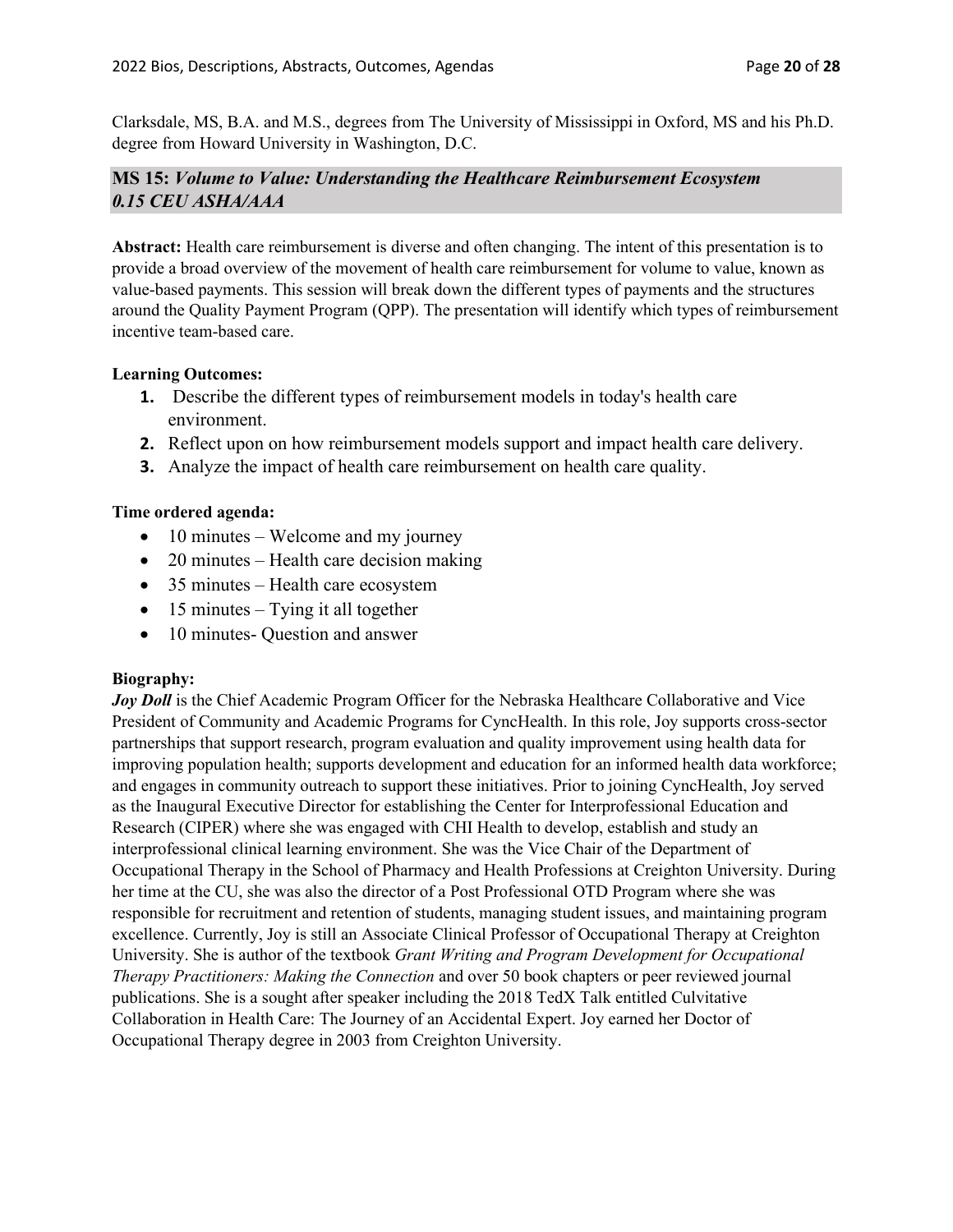## **MS 16: Cancelled**

## **MS 17:** *ACCESS: Navigating our Role in Educational Audiology 0.35 CEU + 30 minute Break ASHA/AAA*

**Abstract:** Classrooms are challenging learning environments for most of our deaf and hard of hearing students. We will discuss the responsibilities of the educational audiologist to ensure students have full access to language, communication, and instruction via the components of ACCESS.

#### **Learning Outcomes:**

- **1.** Define one strategy of each of the six components of ACCESS that will improve outcomes for deaf and hard of hearing students.
- **2.** Identify a key requirement of the ADA that applies to access for deaf and hard of hearing students.
- **3.** Describe one challenge to providing educational audiology services in the schools and a solution to address it.

#### **Time ordered agenda:**

- 15 minutes Introduction to session
- 15 minutes ACCESS What does it mean and why is it important, critical policies and legislation
- 30 minutes Advocacy: assessment, students, families
- 30 minutes Communication: within and outside of school, local and state board of education
- 30 minutes Collaboration: educational team, clinical and non-school providers
- $\bullet$  30 minutes Break
- 30 minutes Education: students, parents, teachers, administrators
- 15 minutes Services: IEP and ADA for students, parents
- 15 minutes Support: social-emotional well-being, self-determination and self-advocacy, accommodations; teachers – implementation of accommodations; transition and building for the future
- 30 minutes Professional perspectives in education audiology,  $Q&A$ , discussion

#### **Biography:**

*Dr. Cheryl DeConde Johnson* provides consulting services for deaf education and related services specializing in program evaluation and development of statewide deaf education services and accountability systems through her practice, The ADE vantage. Previously she was the deaf education and educational audiology consultant with the Colorado Department of Education. She has also held positions as a school-based educational audiologist, an early intervention provider, and a coordinator of a public-school center-based program serving preschool through high school deaf and hard of hearing students. She currently holds adjunct faculty appointments at the University of Arizona and Salus University. Dr. Johnson is co-founder of Hands & Voices and serves on the Board of Directors.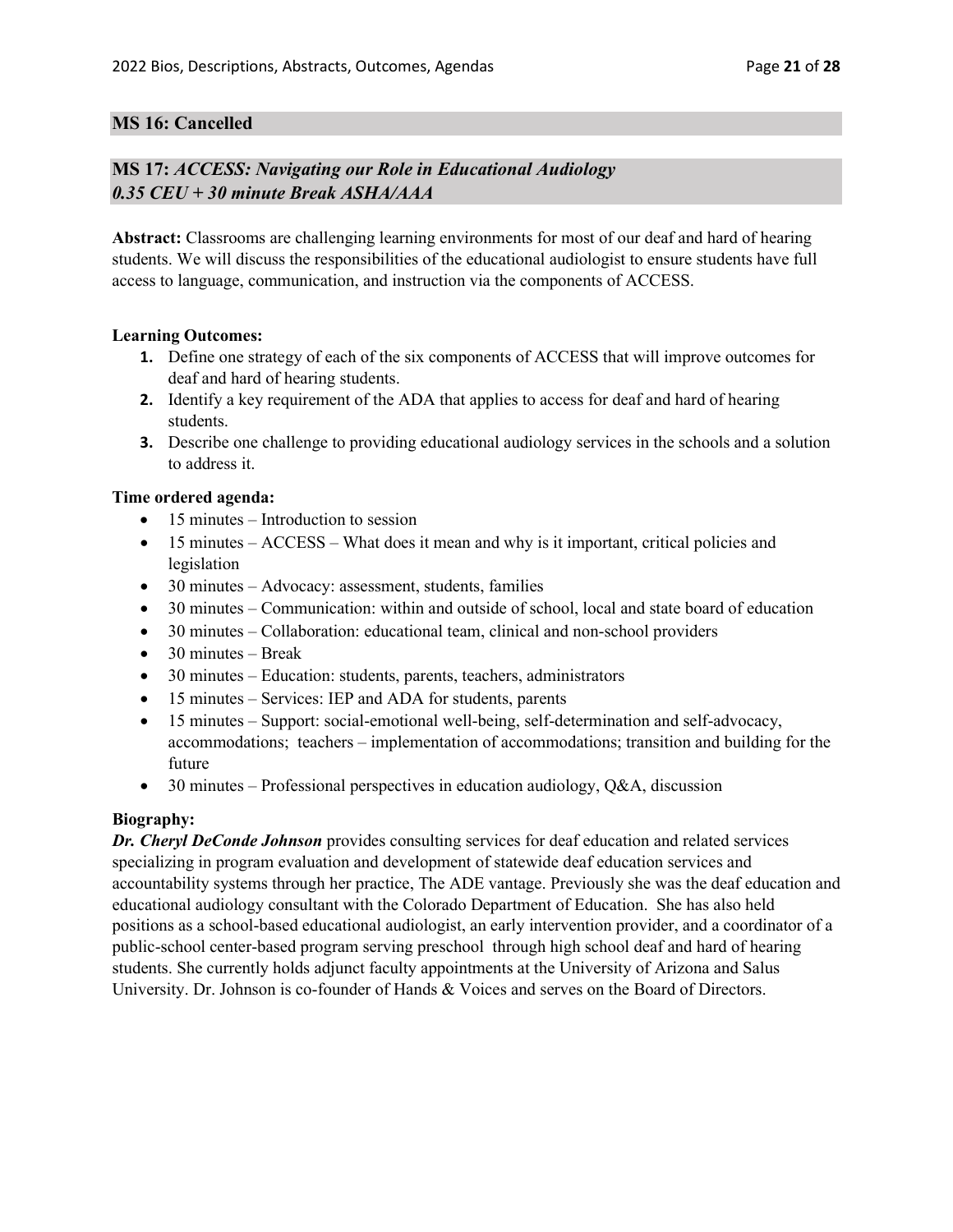## **MS 18:** *Language Disorders and Attorney-Client Communication 0.15 CEU ASHA*

**Abstract:** The attorney-client relationship, an essential component of the constitutional right to due process, is a relationship based on communication. For clients with language disorders, this communication may be compromised in various ways, potentially undermining this critical relationship. This is of particular concern as individuals with language disorders have been shown to be significantly over-represented in the criminal justice system (Anderson et al., 2016). We will present the preliminary findings of two studies looking at the various ways that language disorders can manifest within the attorney-client relationship as well as attorney perceptions of and responses to communication difficulties

Anderson, S. A. S., Hawes, D. J., & Snow, P. C. (2016). Language impairments among youth offenders: A systematic review. *Children and Youth Services Review,* 65,195-203. doi:10.1016/j.childyouth.2016.04.004

### **Learning Outcomes:**

- **1.** Identify three contexts within the criminal justice system that have high language demands and high stakes.
- **2.** Identify three ways that a language disorder may manifest within the attorney-client relationship.
- **3.** Identify three language skills that are critical for clients involved with the criminal justice system.

### **Time ordered agenda:**

- 10 minutes Introduction and background information.
- 20 minutes Discussion of preliminary findings of qualitative interviews with juvenile defense attorneys on the topic of developmental language disorders.
- 20 minutes Discussion of preliminary findings of qualitative interviews with juvenile defense attorneys on the topic of developmental language disorders.
- 20 minutes Discussion of preliminary findings of a descriptive survey of public defenders on the topic of developmental language disorders and its impact on attorney-client relationships.
- 10 minutes- Discussion of next steps.
- 10 minutes- Question and answer period.

## **Biographies:**

*Katherine Mendez* is a practicing speech-language pathologist and clinical faculty member in the Department of Communication Sciences and Disorders at the University of Memphis. Her practice focuses largely on the diagnosis and treatment of language and literacy disorders. Her interest is in exploring the needs of individuals with language and literacy disorders in the criminal justice system.

*Mandy Adams* is a practicing speech-language pathology clinical fellow, recently graduated from the School of Communication Sciences and Disorders at the University of Memphis. Her clinical interests include language and literacy disabilities. Her current research has explored the needs of individuals with language disorders within the juvenile justice system and interprofessional collaboration.

*Linda Jarmulowicz, PhD* is an Associate Professor, Dean of the School of Communication Sciences and Disorders (CSD), and the Director of the Memphis Speech and Hearing Center. Dr. Jarmulowicz's research focuses on language and literacy relationships as well as second language learning by school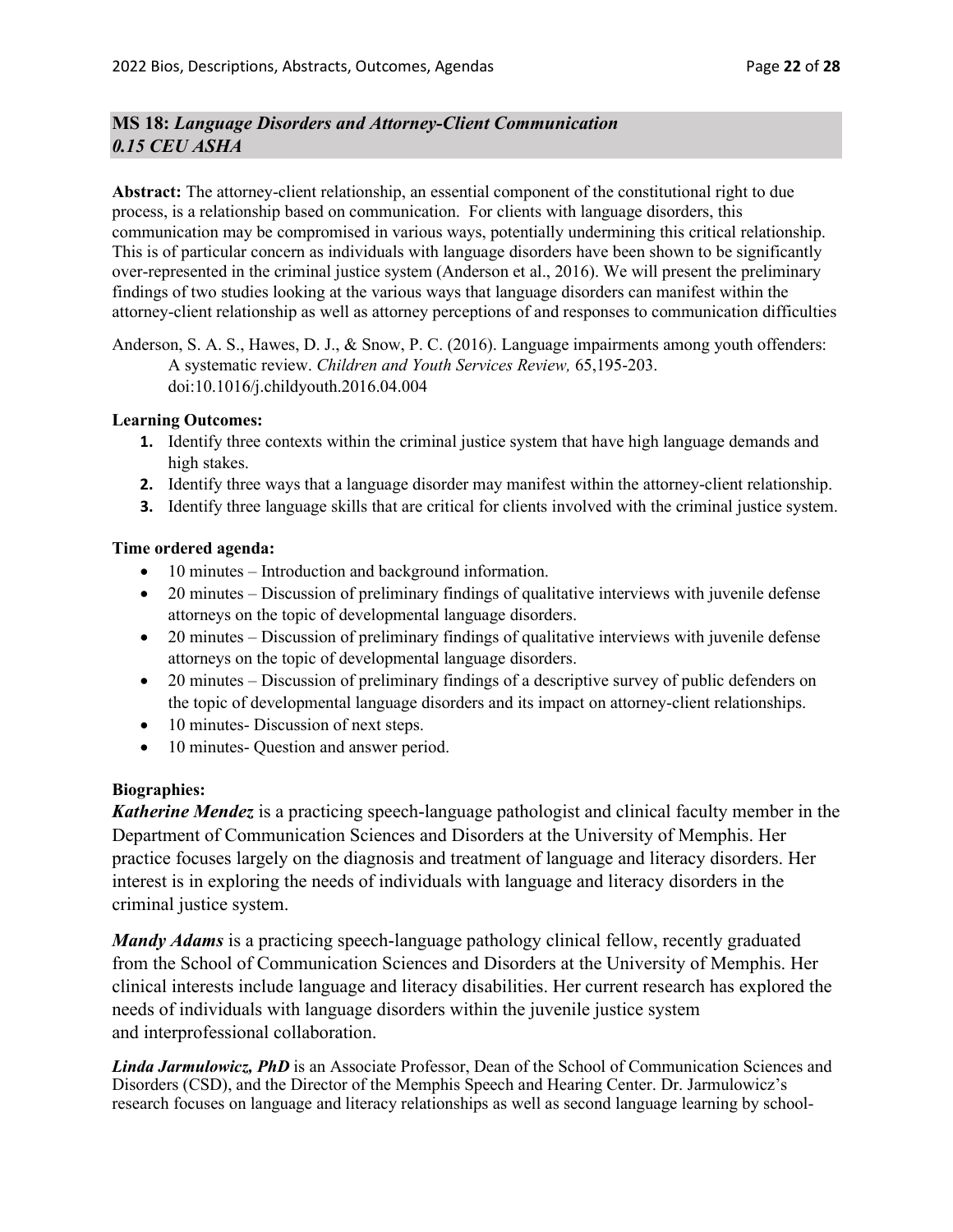aged children. She has been instrumental in seeing the School of CSD and its nationally recognized programs through numerous changes over the past six years and is fortunate to be taking part in its renaissance.

## **MS 19:** *Evidence Based Practice - Practical Tips for Busy SLPs 0.2 CEU ASHA*

**Abstract:** SLPs are super busy and it's hard to stay up to date with the latest evidence based practice (EBP). In this session we'll discuss what EBP is, why it matters, and how to make it applicable to your everyday practice.

#### **Learning Outcomes:**

- **1.** Define what constitutes evidence-based practice.
- **2.** Identify which of their current practices are and aren't aligned with EBP
- **3.** Assess efficacy of programs that are marketed as EBP.

#### **Time ordered agenda:**

- 10 minutes Introduction / Disclosure
- 20 minutes SLPs are busy; it isn't always realistic to keep up with EBP
- 20 minutes What is (and isn't) EBP?
- 30 minutes Why does EBP matter?
- 30 minutes How can I keep up with EBP in my everyday practice?
- $\bullet$  10 minutes Closing / Questions

#### **Biography:**

*JoAnne Berns, M.S., CCC-SLP* is a speech language pathologist and owner of Berns Therapy Solutions, a pediatric private practice, in Nashville, TN. She is also a writer and audio contributor for The Informed SLP. JoAnne has experience working with all pediatric age groups, primarily treating language based learning disorders, speech-sound disorders, and pragmatic language disorders. During graduate school, JoAnne worked in the Childhood Language and Literacy Lab at Vanderbilt University. When she isn't working, chances are you'll find JoAnne driving around in her minivan and chasing around her three young children.

## **MS 20:** *Issues in Cognition, Audition, & Amplification 0.2 CEU ASHA/AAA*

**Abstract:** Auditory problems associated with hearing or listening are the second most common chronic conditions in aged Americans. Although outcomes associated with hearing aid amplification and cognition are currently under investigation globally, there is quite a bit known about the relationships between hearing, listening and cognition. In this presentation, we will review the contemporary literature on these matters.

#### **Learning Outcomes:**

- **1.** Participants will be able to recite the names of two cognitive screeners.
- **2.** Participants will be able to define mild cognitive impairment and dementia.
- **3.** Participants will be able to define the "common cause" hypothesis for hearing loss and dementia.

#### **Time ordered agenda:**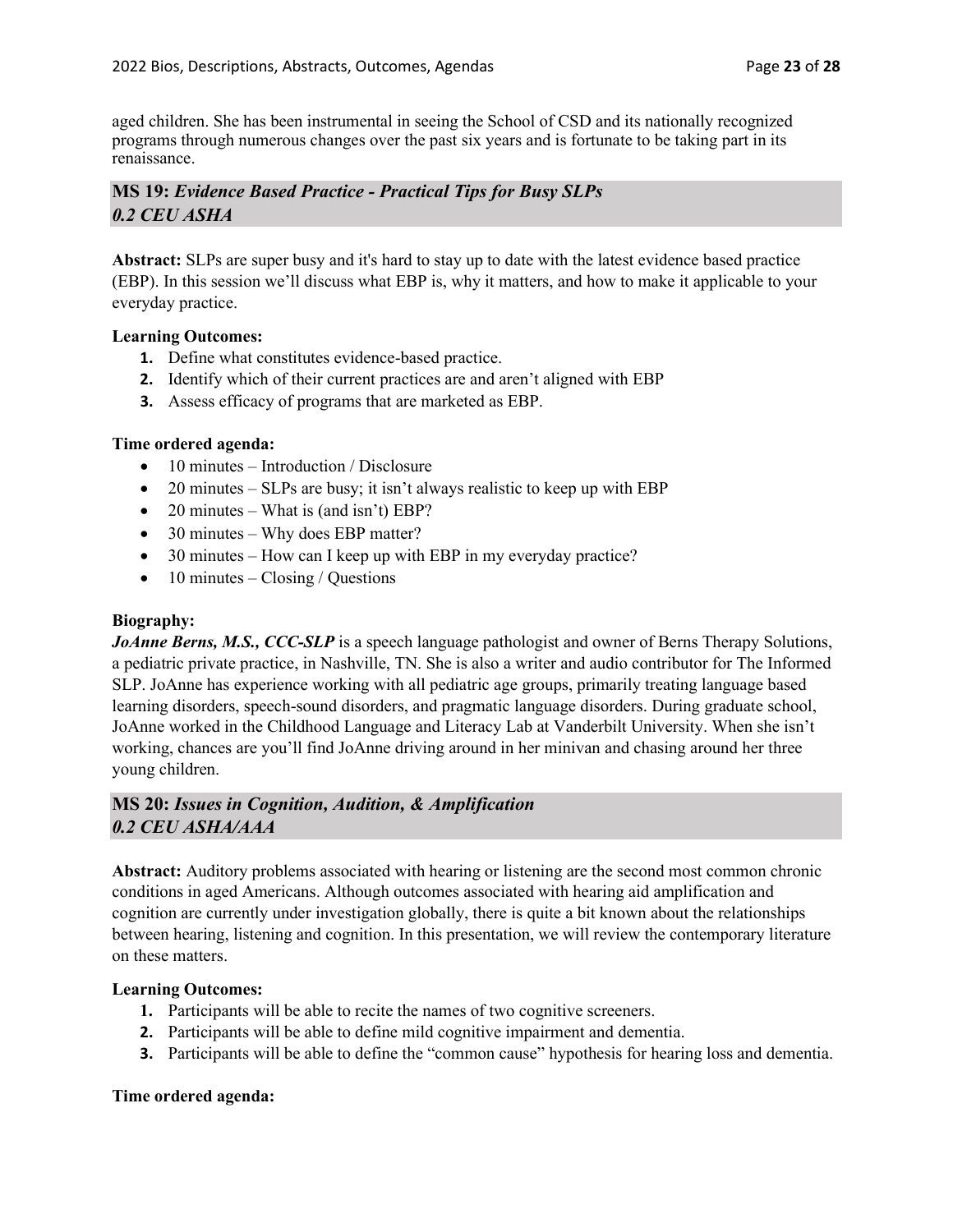- 60 minutes Overview, Introductions, and Definitions
- 60 minutes The Hierarchy of Hearing  $&$  Listening Disorders

### **Biography:**

*Dr. Douglas Beck* began his career in Los Angeles at the House Ear Institute in cochlear implant research and intraoperative cranial nerve monitoring. By 1988, he was Director of Audiology at Saint Louis University. In 1996 he co-founded a multi-office dispensing practice in St Louis. In 1999, he became President and Editor-In-Chief of AudiologyOnline.com, SpeechPathology.com and HealthyHearing.com. Dr.Beck joined Oticon in 2005. From 2008 through 2015 he also served as Web Content Editor for the American Academy of Audiology (AAA). In 2016 he also became Senior Editor for Clinical Research at the Hearing Review and also, Adjunct Clinical Professor of Communication Disorders & Sciences at SUNYAB. In 2019, he was appointed Vice President of Academic Sciences at Oticon Inc. Dr. Beck is among the most prolific authors in audiology with more than 208 publications.

## **MS 21:** *KEYNOTE: Follow the Yellow Brick Road: A Journey Toward Team Skills 0.1 CEU ASHA/AAA*

**Abstract:** Health is a team sport. Teamwork requires unique skills beyond one's professional competence. In health care, teamwork has been shown to improve meet the Quadruple Aim.

#### **Learning Outcomes:**

- **1.** By the end of the session, participants will be able to describe best practices in design of team and team development.
- **2.** By the end of the session, participants will be able to identify individual and team-based skills needed to help teams thrive.
- **3.** By the end of the session, participants will be able to reflect upon how they can level up their team skills.

#### **Time ordered agenda:**

- 15 minutes Introduction and background
- 15 minutes Health care context
- 15 minutes Team communication skills
- 15 minutes Question and answer

#### **Biography:**

*Joy Doll* is the Chief Academic Program Officer for the Nebraska Healthcare Collaborative and Vice President of Community and Academic Programs for CyncHealth. In this role, Joy supports cross-sector partnerships that support research, program evaluation and quality improvement using health data for improving population health; supports development and education for an informed health data workforce; and engages in community outreach to support these initiatives. Prior to joining CyncHealth, Joy served as the Inaugural Executive Director for establishing the Center for Interprofessional Education and Research (CIPER) where she was engaged with CHI Health to develop, establish and study an interprofessional clinical learning environment. She was the Vice Chair of the Department of Occupational Therapy in the School of Pharmacy and Health Professions at Creighton University. During her time at the CU, she was also the director of a Post Professional OTD Program where she was responsible for recruitment and retention of students, managing student issues, and maintaining program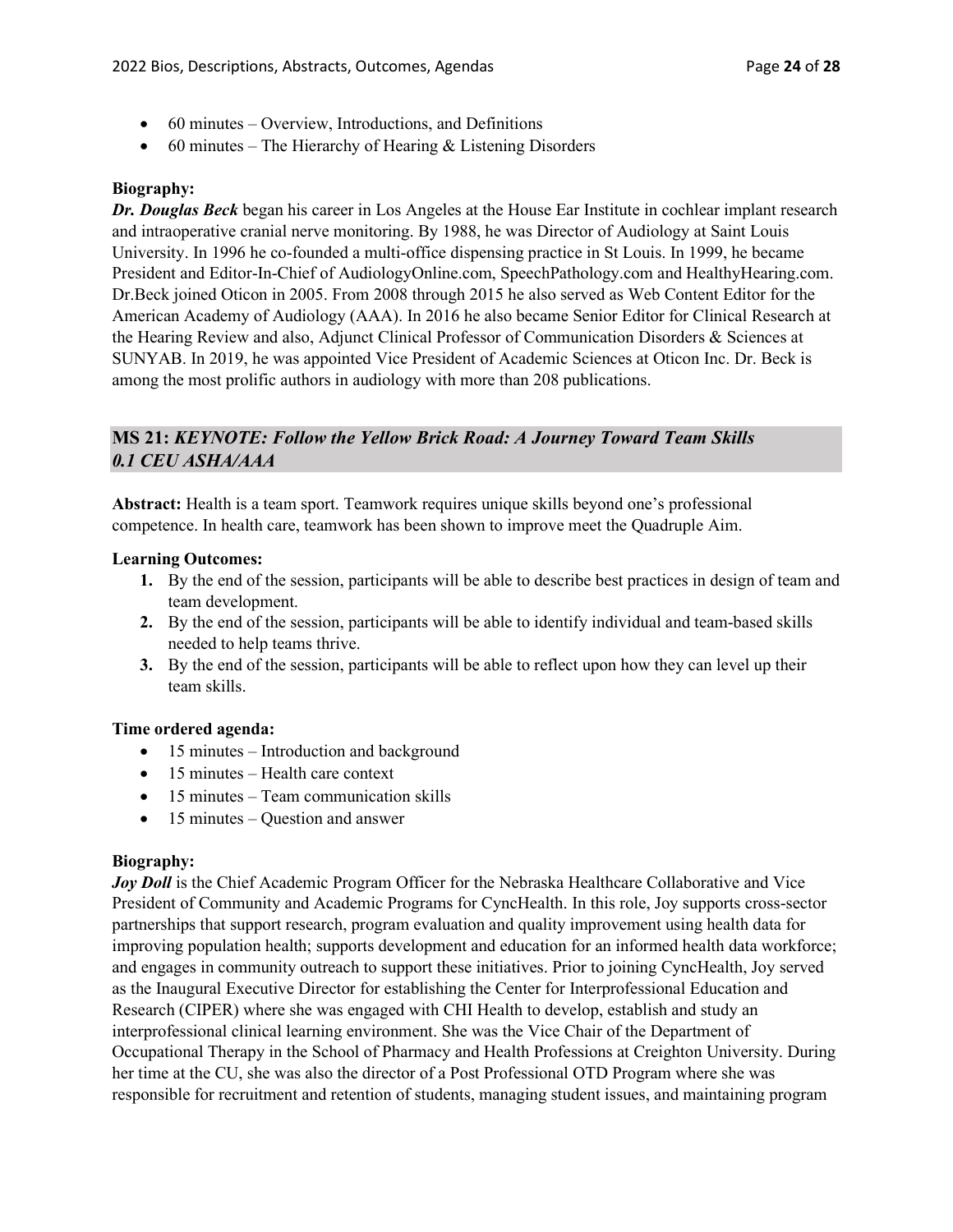excellence. Currently, Joy is still an Associate Clinical Professor of Occupational Therapy at Creighton University. She is author of the textbook *Grant Writing and Program Development for Occupational Therapy Practitioners: Making the Connection* and over 50 book chapters or peer reviewed journal publications. She is a sought after speaker including the 2018 TedX Talk entitled Cultivative Collaboration in Health Care: The Journey of an Accidental Expert. Joy earned her Doctor of Occupational Therapy degree in 2003 from Creighton University.

## **MS 22:** *From One Horse's Mouth: Thoughts on ASD in Clinical Practice 0.15 CEU ASHA*

**Abstract:** Approaches to autism have been a hot topic with the growing neuro-affirming movement in recent years. This presentation will explore different frameworks clinicians can use to appropriately provide services and build empathy for autistic clients. Presentation led by autistic student-clinician.

### **Learning Outcomes:**

- **1.** Define the medical model and social model of disability
- **2.** Define and discuss the term neuro-affirming
- **3.** Identify three ways clinicians can provide neuro-affirming services for their clients with autism

### **Time ordered agenda:**

- 5 minutes Introduction and disclosures
- $\bullet$  10 minutes Case study activity
- $\bullet$  20 minutes Discussion of models of disability
- 20 minutes ASD definition and discussion
- 10 minutes- Sensory simulation
- 20 minutes Review of neuroaffirming intervention
- 5 minutes Conclusion and wrap-up

#### **Biographies:**

*Janine Peca, B.S.* is a second-year student in the speech-language pathology program here at the University of Memphis. A researcher at heart, Peca is pursuing a master's thesis under the mentorship of Dr. K. Oller, director of the Origins of Language Laboratory. She plans to one day obtain her doctorate and become a university faculty member. Until then, Peca is interested in working with young children with complex medical needs impeding their access to functional communication and safe feeding. She hopes time in the field will present areas in great need of research for later pursuits. Highly motivated by service to the profession and community, Peca is also serving as this year's NSSLHA president for the University of Memphis chapter. She hopes to continue that service at the state and national level throughout her career. Peca is extremely grateful for the opportunities the University of Memphis has afforded her. She is especially thankful to Dr. Jarmulowicz for inspiring her to present at the Mid-South Conference.

*Linda Jarmulowicz, PhD* is an Associate Professor, Dean of the School of Communication Sciences and Disorders (CSD), and the Director of the Memphis Speech and Hearing Center. Dr. Jarmulowicz's research focuses on language and literacy relationships as well as second language learning by schoolaged children. She has been instrumental in seeing the School of CSD and its nationally recognized programs through numerous changes over the past six years and is fortunate to be taking part in its renaissance.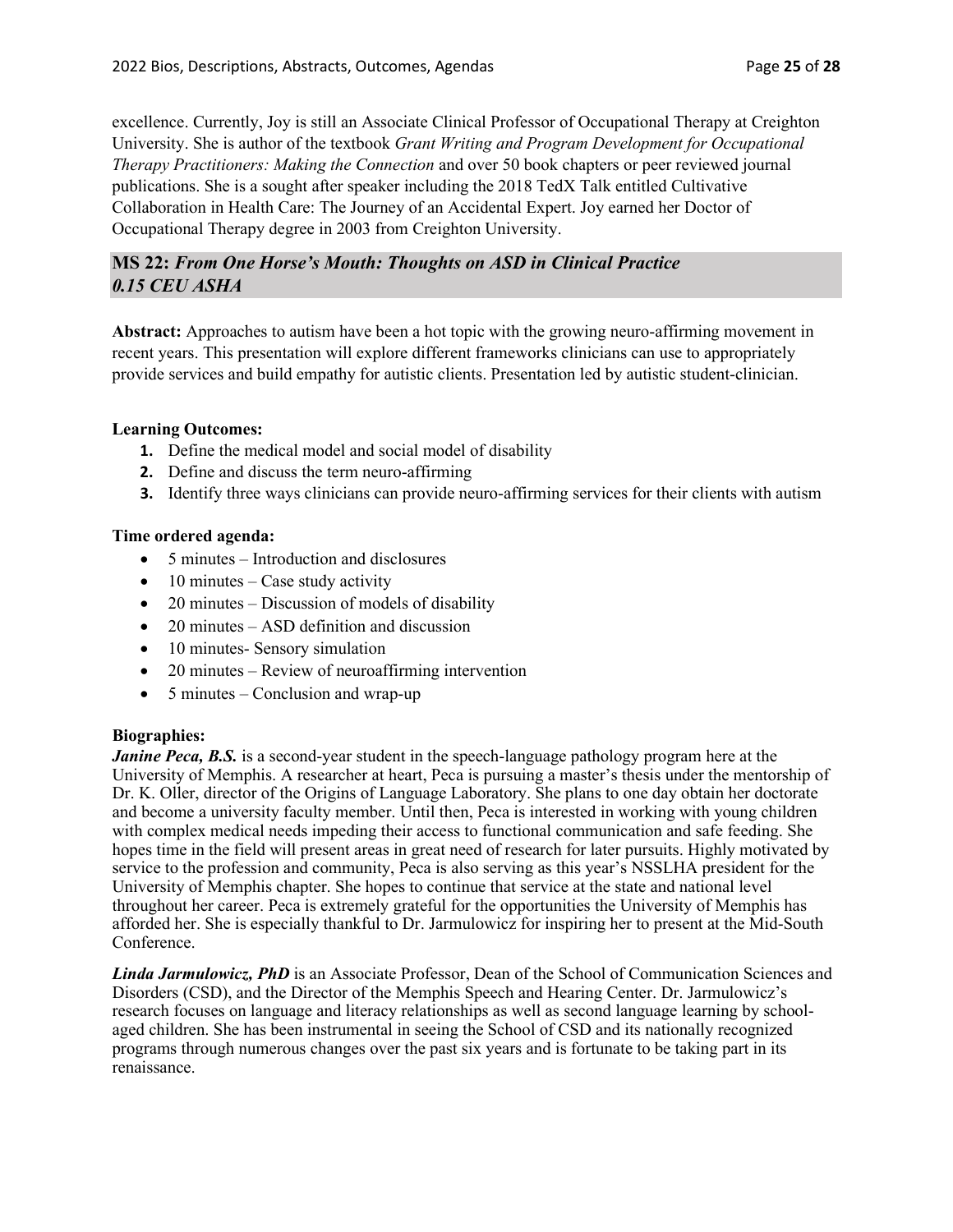## **MS 23:** *COVID-19's Effect on Cognitive-Linguistic Processes 0.2 CEU ASHA*

**Abstract:** COVID-19 has impacted adults across all ages leaving many with "long COVID". This presentation provides descriptions of the neurological, cognitive, and cognitive-communication changes associated with COVID-19 as well as provides clinical implications and the need for future research.

#### **Learning Outcomes:**

- **1.** Define the population most likely to exhibit characteristics of and be impacted by long COVID.
- **2.** List cognitive-communication sequalae of COVID-19.
- **3.** Identify appropriate cognitive-communication assessment tools for individuals impacted by COVID-19.

#### **Time ordered agenda:**

- 10 minutes Introduction and overview
- 15 minutes Characteristics of COVID-19
- 15 minutes Neurocognitive impact of COVID-19
- 20 minutes Cognitive-communication impairments associated with COVID-19
- 35 minutes Clinical recommendations for assessment and treatment of cognitivecommunication impairments associated with COVID-19
- $\bullet$  10 minutes Conclusion and wrap up
- 15 minutes Question and answer

#### **Biography:**

*Valarie B. Fleming, PhD, CCC-SLP,* is Assistant Vice President for Curriculum and Academic Programs and Professor in the Department of Communication Disorders at Texas State University. She is also a Professor in the Department of Communication Disorders, where she previously served as Chair and taught courses in adult neurogenics and swallowing disorders. Dr. Fleming completed her doctoral training in neurogenic communication disorders at The University of Texas at Austin. She received her Master's and Baccalaureate degrees in speech-language pathology from The University of Memphis and the University of Central Arkansas, respectively. As a certified speech-language pathologist, she has rehabilitative experience with adolescents and adults in acute care, skilled nursing facilities, and outpatient settings. Her research focuses on cognitive and linguistic aging, mild cognitive impairment, and variables influencing access and utilization of health services in culturally and linguistically diverse populations. Dr. Fleming currently serves on the ASHA Committee of Ambassadors as a representative for the state of Texas and as a member of the ASHA Academic Affairs Board.

## **MS 24:** *Coaching Patients Toward Better Hearing Health 0.15 CEU ASHA/AAA*

**Abstract:** Coaching techniques are used in varying fields to improve health outcomes. Health coaches encourage individuals to establish goals by focusing on self-management and internal motivation. This presentation will focus on implementing coaching strategies to improve outcomes in the audiology clinic.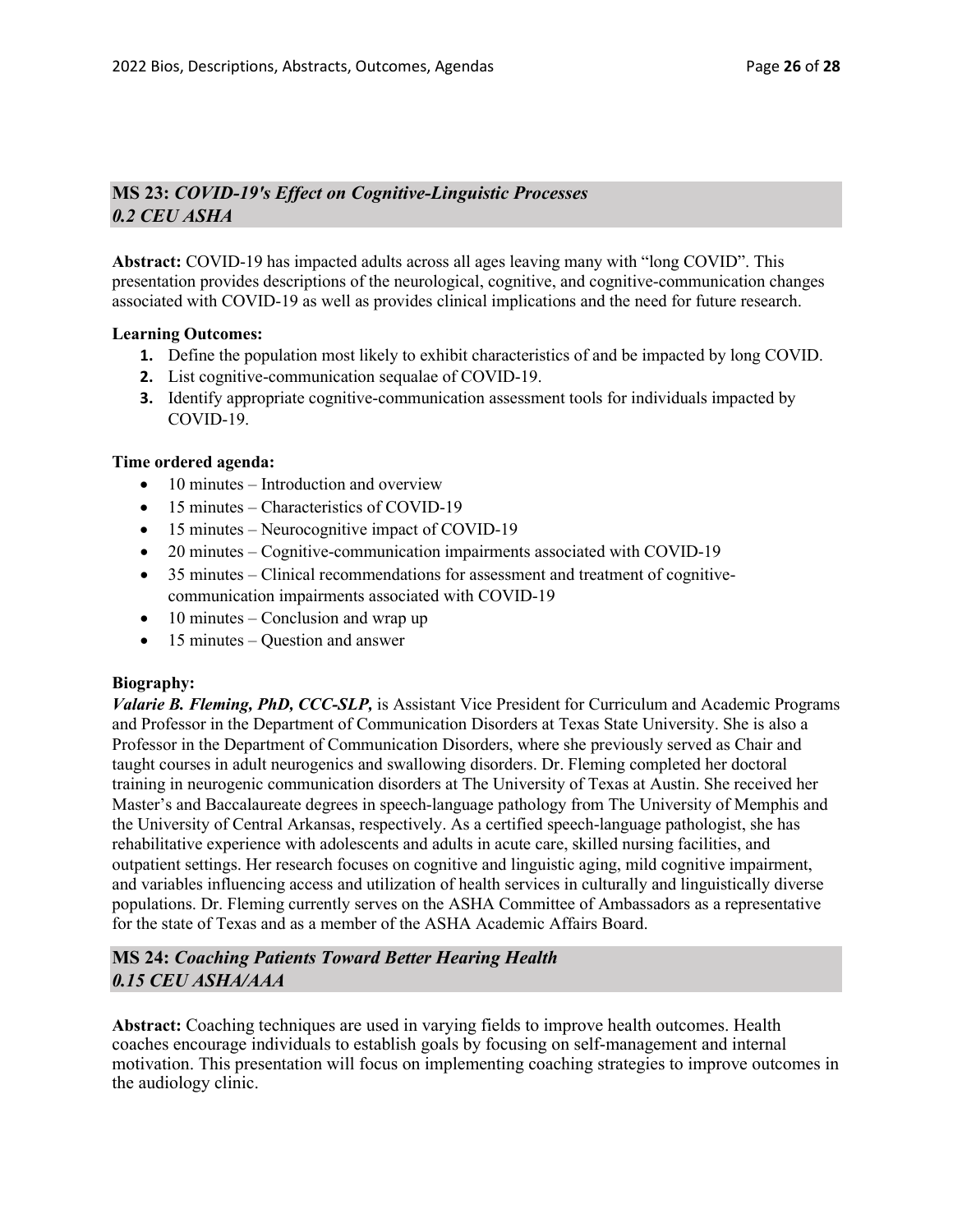#### **Learning Outcomes:**

- **1.** Define health coaching.
- **2.** List three tenets of motivational interviewing.
- **3.** Generate original ways to apply health coaching techniques in daily clinical practice.

## **Time ordered agenda:**

- 15 minutes What is health coaching?
- 15 minutes Best practices in health coaching
- $\bullet$  10 minutes Fields currently using health coaching
- 30 minutes implementing health coaching in audiology
- 15 minutes Helping parents establish their goals
- 5 minutes Question and answer

## **Biographies:**

*Dr. Jani Johnson* is an Assistant Professor in the School of Communication Sciences and Disorders and has served on the faculty since 2016. She received her B.S. in Communicative Disorders at Auburn University in 2003. She went on to pursue her Au.D. (2007) and her Ph.D. (2011) from the University of Memphis, where she now teaches Introduction to Hearing Aids, Adult Audiologic Rehabilitation and Aging, Psychosocial Adjustment to Hearing Loss, and Evidence Based Practices in the Provision of Amplification. Dr. Johnson is currently the director of the Hearing Aid Research Laboratory (HARL), which has a history of producing high-quality evidence designed to improve diagnostic and rehabilitative procedures for individuals with hearing impairment. She is a certified clinical audiologist and licensed to practice Audiology in the state of Tennessee. Her most recent NIDCD-funded research investigated realworld differences in performance of basic and premium-level hearing aid technologies.

*Dr. Jennifer Taylor* is the Director of Clinical Services in Audiology at the University of Memphis; Clinical Associate Professor; and the HIPAA Privacy Officer for the Memphis Speech and Hearing Center in the School of Communication Sciences and Disorders. She is also the Audiologist for the UT Center for Developmental Disabilities LEND Grant. She has been at the University of Memphis since 2003 when she joined the faculty as a Clinical Assistant Professor. She completed her bachelor's and master's degrees at the University of Mississippi and her Doctor of Audiology at the University of Florida in 2003. She holds her Certificate for Clinical Competence from the American Speech-Language-Hearing Association. Dr. Taylor is an active volunteer in the community and in the profession.

## **MS 25:** *Speaking the Alphabet: Providing Inclusive and Informed LGBTQ+ Healthcare 0.15 CEU ASHA/AAA*

**Abstract:** As LGBTQ+ civil rights and societal acceptance has expanded, continued dissemination of knowledge about the LGBTQ+ community remains critical to support colleagues, patients, and other stakeholders. This session will provide a basic introduction and resources for supporting LGBTQ+ identities.

## **Learning Outcomes:**

- **1.** Define and employ proper language when interacting with members of the LGBTQ+ community.
- **2.** Demonstrate three ways providers can create affirming, culturally sensitive, and welcoming interactions for LGBTQ+ patients, families, colleagues, and other stakeholders.
- **3.** Identify the need for and benefits of LGBTQ+ affirming policies and procedures in an organization's structure.